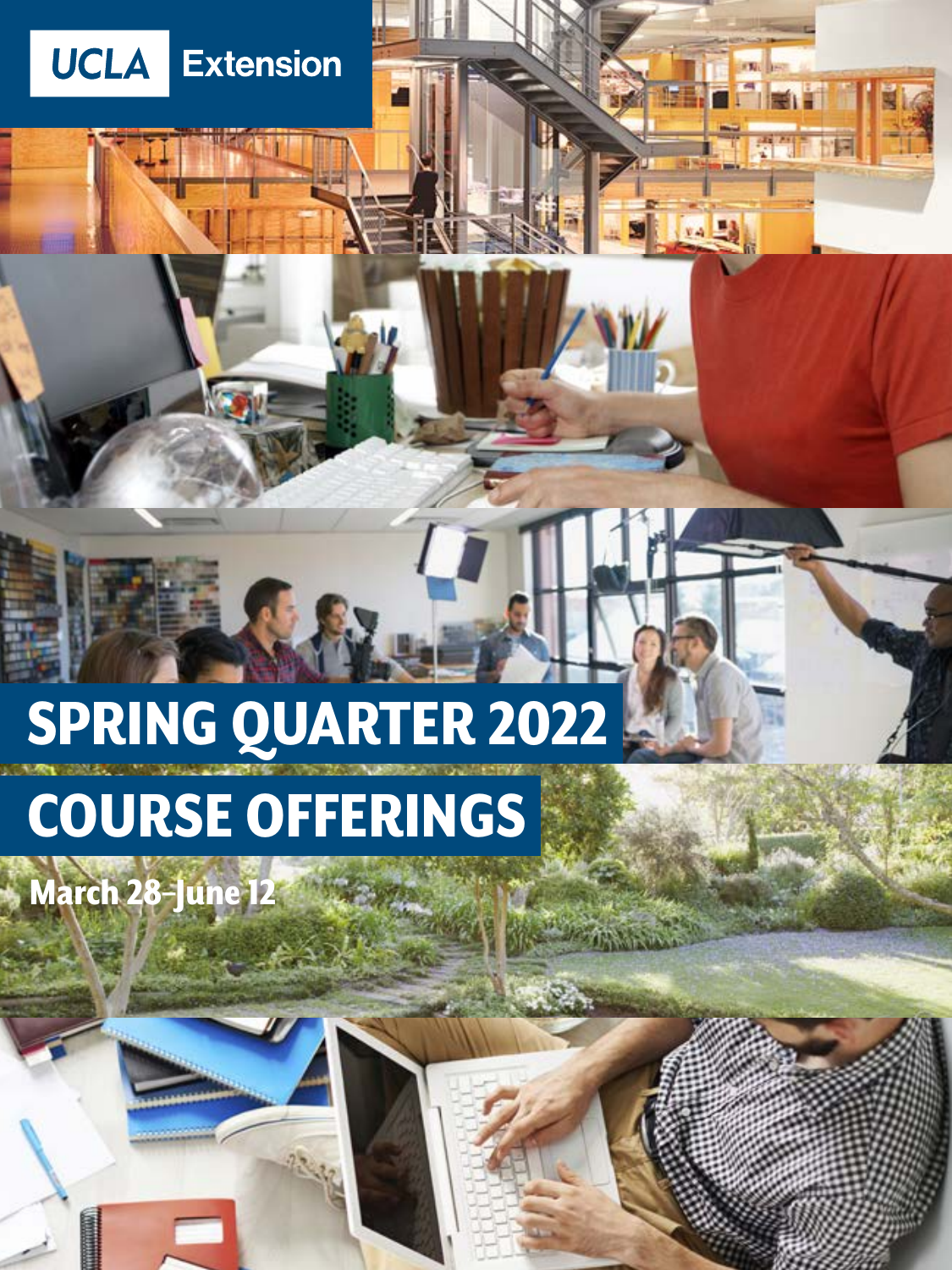## Visit the UCLA Extension **Website**

For additional course and certificate information, visit *[uclaextension.edu](https://www.uclaextension.edu/).*

## ▶ Search

Use the entire course number, title, **Reg#**, or keyword from the course listing to search for individual courses. Refer to the next column for a sample course number (A) and **Reg#** (D). Certificates and Specializations can also be searched by title or keyword.

## ► Browse

Choose "Courses" from the main menu to browse all offerings.

## ▶ View Schedule & Location

From your selected course page, click "View Course Options" to see offered sections and date, time, and location information. Click "See Details" for additional information about the course offering. *Note:* When Online, Remote Instruction, and/or Hybrid sections are available, click the individual tabs for the schedule and instructor information.

## ► Enroll Online

Our shopping cart-style checkout is fast and **available 24 hours a day**.

## ► Enroll by Phone

Call **(800) 825-9971** Monday–Friday, 8am–5pm; use American Express, Discover, JCB, MasterCard, or Visa.

## ACADEMIC CALENDAR

## CONTACT US

Spring Quarter 2022 **Classes begin March 28. Enrollment begins January 31.**

Summer Quarter 2022 **Classes begin June 22. Enrollment begins April 25.**

Fall Quarter 2022 **Classes begin September 19. Enrollment begins July 25.**

Winter Quarter 2023 **Classes begin January 9. Enrollment begins November 7.** By Email: *[enroll@uclaextension.edu](mailto:enroll%40uclaextension.edu?subject=Enrollment%20Inquiries)*

By Mail: **UCLA Extension 1145 Gayley Avenue Los Angeles, CA 90024-3439**

In Person: **UCLA Extension 1145 Gayley Avenue Monday–Friday, 8am-5pm (800) 825-9971**

## UCLA Extension's Course Delivery **Options**

## v**In-Person**

**In Market** 

All class meetings are taught in-person, with the instructor and all students in the same physical classroom.

**m** ea

## A **Remote**

All class meetings are scheduled and held online in real-time via Zoom. Course materials can be accessed any time through an online learning platform.

## <sup>m</sup>**Online**

Course content is delivered through an online learning platform where you can engage with your instructor and classmates. There are no required live meetings, but assignments are due regularly.

## *<b>* Hybrid (In-Person)

A blend of in-person class meetings and online or remote instruction may include scheduled Zoom meetings and/or course content tailored for online learning.

## $\blacksquare$  **Hybrid (Remote)**

Offered fully online, this blend of remote and online instruction features live class meetings via Zoom and additional course content tailored for online learning.

## $\oplus$  Web-Enhanced Course

Internet access required to retrieve course materials.

## **Course Schedules**

Delivery format and/or 'remote' meeting times listed are subject to change. Please refer to the UCLA Extension website, *[uclaextension.](https://www.uclaextension.edu/) [edu](https://www.uclaextension.edu/)*, for up-to-date course information.

*Asynchronous:* students engage a variety of learning materials posted on Canvas (that may include lectures, interactive discussion boards and quizzes) and interact with the instructor and other students using messaging tools.

*Synchronous:* instruction occurs in-real time during a live, pre-scheduled Zoom session(s) where instructors and students interact.

## ► Course Times

All times quoted in this document's course desciptions are Pacific Time.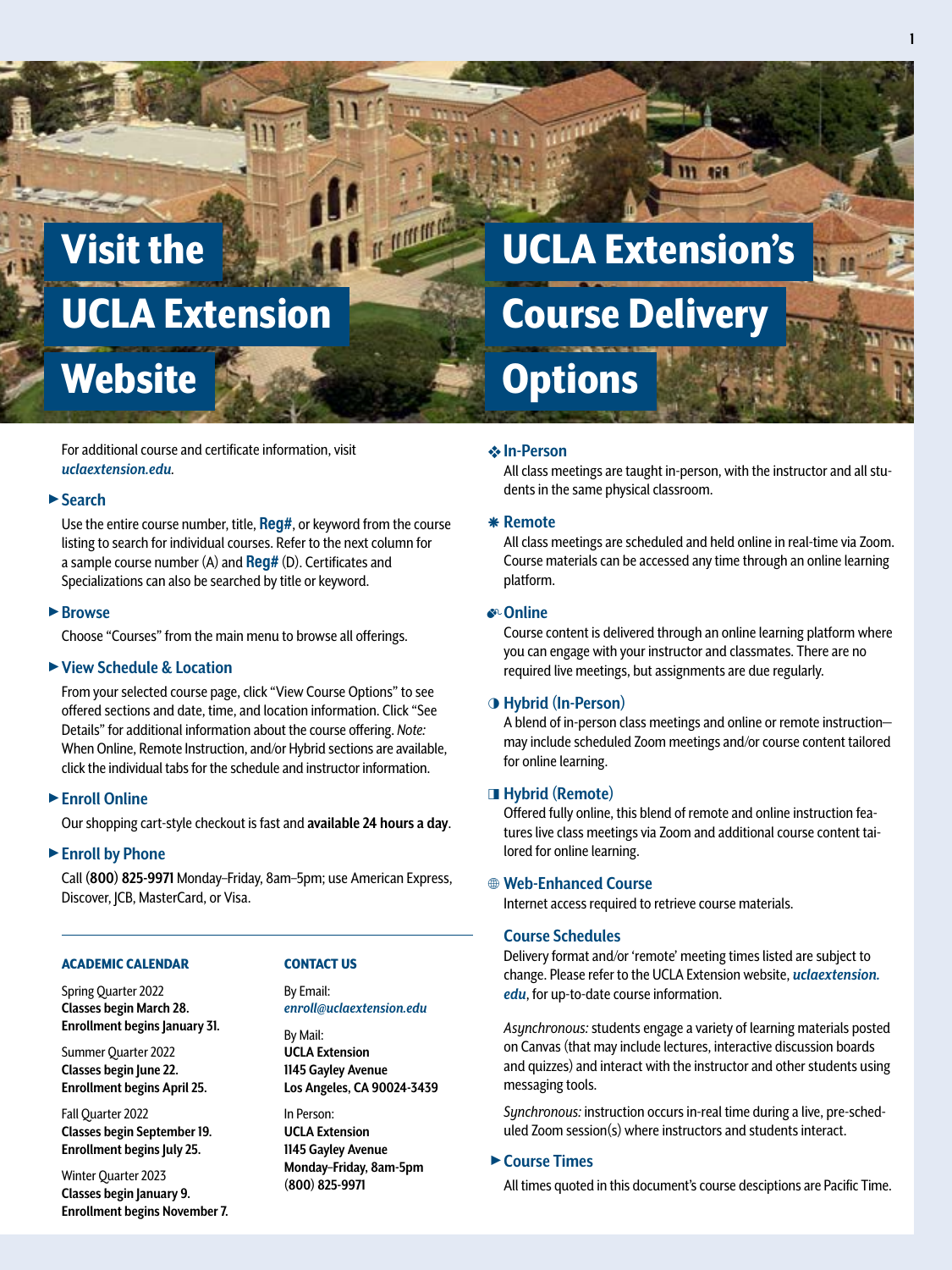# ENTERTAINMENT

*For more information call (310) 825-9064.* 

## Film & TV

*For more information call (310) 825-9064, email [entertainmentstudies@uclaextension.edu,](mailto:entertainmentstudies%40uclaextension.edu?subject=Film%20and%20TV%20Courses) or visit [entertainment.uclaextension.edu](https://entertainment.uclaextension.edu/).* 

## **Entertainment Project Management**

#### MGMT X 403.31 **The Business of Entertainment** 4.0 units

With the entertainment industry converging into a worldwide mass media, both business and operation models continue to rapidly evolve. This introductory course for producers, directors, writers, development personnel, and aspiring media executives examines the changing business issues associated with the entertainment industry. Through lectures, discussions with industry guests, and case studies, instruction focuses on current business and production issues and introduces new business models to navigate content onto new distribution platforms. Some history is highlighted to provide a context for current practices and potential. The course also features opportunities to meet senior entertainment industry executives in various sectors. Topics include financing, contracts, intellectual property issues, licensing, worldwide theatrical marketing and distribution, worldwide home entertainment marketing and distribution, worldwide television production and distribution, multichannel network distribution and opportunities, the impact of piracy, and leveraging new distribution platforms. By the end of the course, students should have an understanding of the opportunities available in the business of entertainment.

## **Reg# 385129**

**Fee: \$699** *No refund after 1 Apr.*

- m*Online*
- Mar. 28-June 12 **①**

*Vernon Mortensen*, filmmaker and development executive. Mr. Mortensen wrote and produced the movies *Army Dog* and *A Sierra Nevada Gunfight*, and produced and directed the limited series *Universal Dead*, as well as the pilot for the new animated series *Mars Bar*. He is in pre-production on *Dakota*, starring Megan Fox.

#### **Reg# 385235**

- **Fee: \$699**
- *No refund after 13 Apr.* ❖ *Remote* 11 mtgs Thursday, 7-10pm, Mar. 31-June 9

#### Remote Classroom <sup>@</sup>

*Randy Greenberg*, executive producer of *The MEG* and *Cowboys & Aliens*; founder of The Greenberg Group, a global entertainment investment and content strategy consultancy. He was previously the SVP/head of international theatrical marketing and distribution for Universal Pictures*.*

#### MGMT X 403.01 **Legal Primer for the Entertainment Business** 4.0 units

Enroll at [uclaextension.edu](https://www.uclaextension.edu/) or call (800) 825-9971 [Entertainment](https://www.uclaextension.edu/entertainment) **47**

This unique course explores key legal principles and contractual relationships within the film and television industry through a dynamic assortment of lectures and hands-on workshops. You develop a core understanding of subjects including idea protection, copyright, defamation, privacy, and the right of publicity. In addition, you are exposed to key issues in manager agreements and in standard film and television agreements, including literary option/purchase agreements, life rights agreements, collaboration agreements, and talent employment agreements. The course concludes with exploring independent film finance and distribution deals. Through learning some essential "countermeasures" to use when reviewing such contracts, you are empowered in a way usually only reserved for elite talent lawyers—and have a lot of fun in the process.

## **Reg# 385125**



*Early enrollment advised.*  $\oplus$   $\Box$ 

*David Wienir*, business affairs executive at United Talent Agency and author of four books, including *Amsterdam Exposed* and *Making It On Broadway*. Mr. Wienir practiced law at two of the top entertainment law firms where he represented clients such as Steven Spielberg and Madonna.

#### MGMT X 403.34 **Entertainment Financing: From First \$ to Distribution of Profits**

4.0 units

This course covers the financial aspects of each step of the motion picture value chain (from development through profit participation) and considers the implications of financial choices. Designed to give you a general understanding of how financial deals are structured, topics include how film financing is secured, connecting the production budget to the financing, when a completion guarantor is required, and the various types of domestic and international distribution arrangements. You also learn about third-party profit participation agreements and the practical aspects and procedures that underlie them; terms and definitions that impact bottom line considerations, including contingent compensation; distribution fees and expenses; the producer's share of profit; distinctions between production, distribution, and marketing costs; and how these costs may significantly impact recoupment and profits.

#### **Reg# 385141 Fee: \$699**

*No refund after 1 Apr.*

m*Online*

Mar. 28-June 12  $\oplus$ 

*Jeanette B. Milio*, feature film and television producer and financier who ran a media fund that invested in the production, acquisition, and worldwide distribution of over 40 television and theatrical projects for HBO, Showtime, ABC, USA Network, Disney, Lionsgate, Sony Pictures, Warner Bros. and others.

## MGMT X 476.99

## **Marketing Entertainment: Strategies for the Global Marketplace**

4.0 units

Today, marketing entertainment is a global enterprise, and motion pictures, television shows, streaming content, and video games are the assets that drive expanding ancillary markets. How these properties are marketed determines their financial success and future. The instructor and a select number of the industry's top marketing professionals address myriad issues on how entertainment content, including feature films, gets marketed in today's increasingly competitive market. Topics include creating brand-centric franchise-driven strategies; positioning an entertainment property as a brand in popular culture; marketing and distribution strategies in a converging marketplace; secrets to creating compelling audio-visual, social/digital, and print advertising; the power of social media; the influence and use of research; and leveraging international strategies and new media promotional and licensing strategies to create valuable partnerships and revenue streams.

#### **Reg# 385128**

#### **Fee: \$699**

*No refund after 1 Apr.*

m*Online*

#### Mar. 28-June 12 <sup>@</sup>

*Scott Edwards*, executive vice president of Creative Advertising for Fox Entertainment, where he oversees advertising for countless television shows, including *9-1-1*, *BH 90210*, *Empire*, *Last Man Standing*, and *The Masked Singer*. Mr. Edwards also helped launch the shows *24: Live Another Day*, *Gotham*, and *The X-Files*.

#### MGMT X 403.33

#### **Independent Film Financing** 4.0 units

In today's ever-changing market, filmmakers need to have a working understanding of a wide variety of financial models in order to successfully fund the different phases of their entertainment projects. This course explores film finance methods, discusses the advantages and disadvantages of each, and provides sources for additional information. The goal is to become familiar with numerous ways to finance a feature or documentary film that may vary at different stages of your career. In addition, you are exposed to many different sources of additional information regarding film financing so that you may be confident with your choices relating to film finance. You also gain an awareness of the many film finance scams that exist in the marketplace so that you are in a better position to avoid such problems. Topics include gifts and grants, active and passive investor financing, federal and state securities law compliance, lender financing, studio/ industry financing, and the broader film finance environment.

## **Reg# 385538**

**Fee: \$699** *No refund after 1 Apr.*

m*Online*

Mar. 28-June 12  $\oplus$   $\Box$ 

*John Cones*, securities/entertainment attorney who advises independent feature film producers on matters relating to investor financing of feature films and entertainment projects. He has prepared or participated in over 250 business offerings for feature films, TV pilots, documentaries, and more.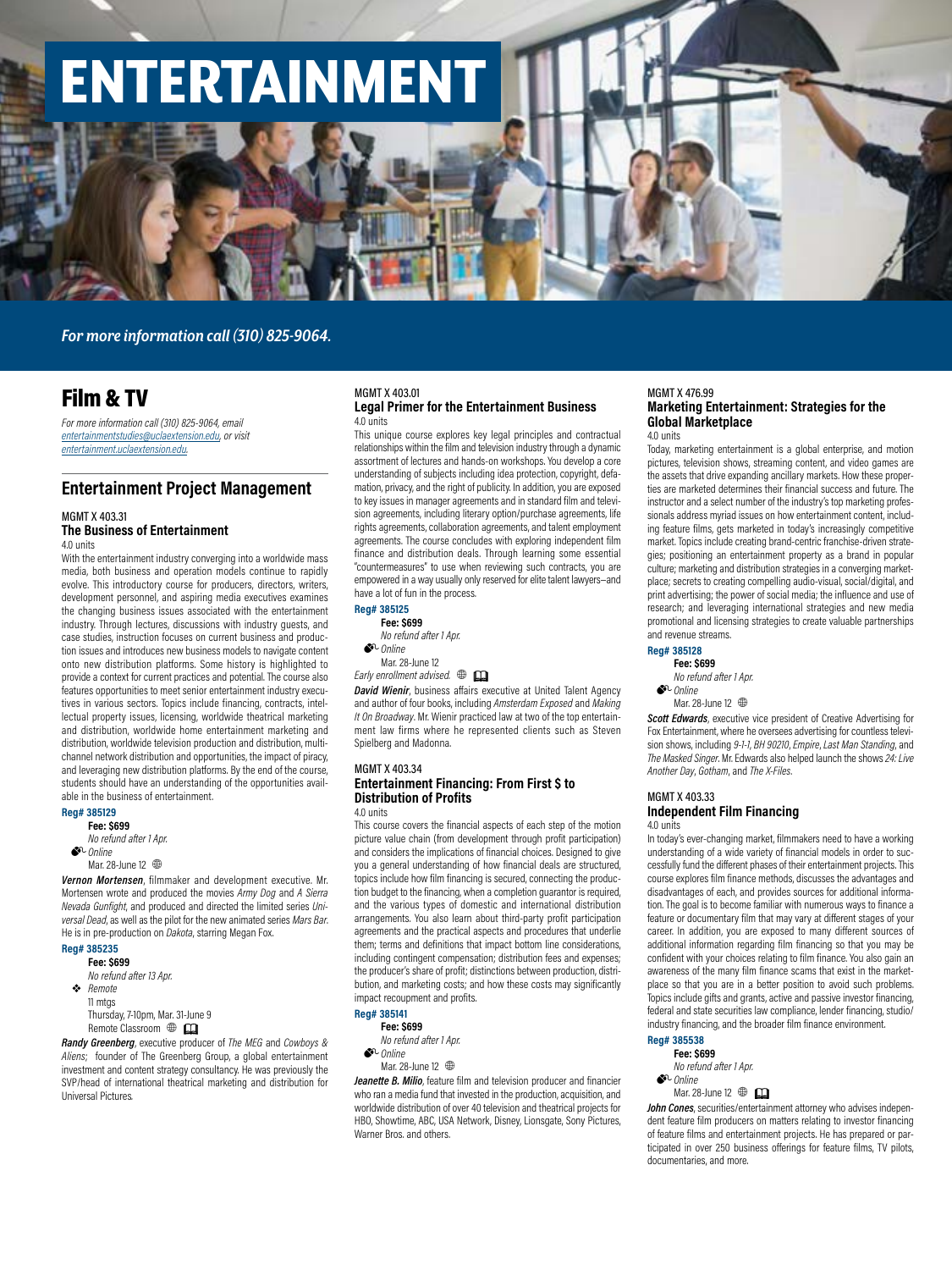#### MGMT X 402.32 **Starting Your Own Entertainment Production Company**

4.0 units

A practical primer on starting a business, staying in business, and thriving—whether in motion pictures, television, or another entertainment industry venture. This course addresses essential issues regarding the legal and business affairs basics, planning, implementation, and management. Guest speakers include industry experts in entertainment financing, intellectual property, union issues, distribution, film and television production, and other matters relating to managing and operating an independent production company.

## **Reg# 385510**

**Fee: \$699**

*No refund after 12 Apr.* ❖ *Remote* 11 mtgs Wednesday, 7-10pm, Mar. 30-June 8 Remote Classroom  $@$ 

*Instructor to be announced* 

## **Acting**

#### THEATER X 407.5 **Acting Techniques: The Fundamentals** 4.0 units

In this introduction to acting, learn fundamental performance techniques and exercises, including relaxation, concentration, sense memory, emotional recall, improvisation, character tasks, and text analysis. You then apply these techniques by rehearsing and performing monologues and two-character scenes. In-class partner work and weekly assignments are required.

## **Reg# 385786**

**Fee: \$699** *No refund after 3 Apr.*

❖ *In-Person*

- 11 mtgs
- Wednesday, 7-10pm, Mar. 30-June 8

UCLA Extension Lindbrook Center: 10920 Lindbrook Dr.

*Enrollment limited; early enrollment advised.* c

*Toni Attell*, Emmy-nominated actor, comedian, and mime whose background includes a variety of work in theater, film, and television. Ms. Attell has opened for Jay Leno, Steve Martin, and Robin Williams and has guest-starred on numerous television dramas and sitcoms.

## THEATER X 422.12

#### **Voice and Movement for the Screen Actor** 4.0 units

This holistic approach to movement, voice, and speech aims at liberating and enhancing the performer's natural capacity for moving, sounding, and speaking as applied to performance on camera. Using techniques developed by Alexander, Spolin, and Sills, learn to feel the way the human body naturally functions when it is free of adverse conditioning. Exercises in posture and breathing, tonal quality, pitch range, projection, and body characterization lead to enhanced character portrayal, emotional truth, and increased energy and mental alertness. You experiment with vocal and body energies, discover numerous choices in communicating text, and find new ways of tapping into the imagination and soul of a character.

## **Reg# 385678**

**Fee: \$699**

- *No refund after 1 Apr.* ❖ *In-Person*
- 11 mtgs

Monday, 7-10pm, Mar. 28-June 6 UCLA Extension Lindbrook Center: 10920 Lindbrook Dr.

Saturday, 2-5pm, Apr. 23

UCLA Extension Lindbrook Center: 10920 Lindbrook Dr.

## *No meeting May 30.*  $\circledast$

*Crystal Robbins*, actress whose work includes film roles (*Time Changer, The Long Walk Home, Great Balls of Fire)*, theater acting, and directing. She completed studies in voice, speech, and body work with teaching legend Arthur Lessac and is a certified Lessac Trainer.

#### THEATER X 410.3 **Acting for the Camera I** 4.0 units

Learn to get comfortable in front of the lens. Exercises begin with on-camera interviews so students can view their screen images in playback. Instruction focuses on understanding technical and emotional adjustments required for working in front of the camera in a relaxed and truthful way and developing intimacy with the camera. Topics include the difference between frame sizes and learning to hit marks. Hone your acting techniques through scene-study guidelines and sensory and moment-to-moment exercises, as well as monologue work. Some exercises are performed on camera with emphasis on close-ups, simple scenes, and basic camera moves. The instructor critiques individual students' work during playback.

#### **Reg# 385593**

## **Fee: \$699**

*No refund after 2 Apr.*

❖ *In-Person*

11 mtgs

Tuesday, 7-10pm, Mar. 29-June 7

UCLA Extension Lindbrook Center: 10920 Lindbrook Dr. *Students are recorded on camera during several sessions; those wishing to keep a copy of their work must bring a flash drive to each session.*

*Enrollment limited; early enrollment advised.* c *Instructor to be announced* 

#### THEATER X 410.5 **Acting for the Camera II**

#### 4.0 units

Building on the skills learned in Acting for the Camera I, you prepare for work professionally by practicing in all styles that you may audition—features, sitcoms, TV dramas, and commercials. Focusing on the flexibility of the actor in front of the camera, you develop camera techniques in scene study using scripts from TV series, sitcoms, and films. You also learn blocking and continuity with emphasis on master, two-shots, and close-ups. You perform individual and ensemble scenes increasing in complexity in terms of emotion and subtext, and the final project is a three-person scene. The material from the final project is edited and becomes the basis for developing your show reel. *Prerequisite(s):* THEATER X 410.3 Acting for the Camera I or previous acting on camera experience.

#### **Reg# 385512**

#### **Fee: \$699**

- *No refund after 4 Apr.*
- ❖ *In-Person*
- 11 mtgs
- Thursday, 7-10pm, Mar. 31-June 9

UCLA Extension Lindbrook Center: 10920 Lindbrook Dr.  $\oplus$ 

#### *Instructor to be announced*

## FILM TV X 438.40 **The Working Actor: Get the Audition, Book the Job**

4.0 units

This interactive course provides you with career strategies that help generate audition opportunities and skills that increase your ability to book the job. Learn how to identify your unique product, position it strategically in the marketplace, and develop effective auditioning and meeting techniques. Topics include self-marketing, networking, headshots and resumes, cold reading, obtaining and working with the five areas of representation, reviewing contracts, understanding union issues, and selecting the best career services for actors. You also create a personalized business plan. Industry guest speakers include casting directors, agents, and personal managers who offer advice and networking opportunities.

## **Reg# 385804**

- **Fee: \$699** *No refund after 2 Apr.*
- ❖ *Remote*
- 11 mtgs
- Tuesday, 7-10pm, Mar. 29-June 7

Remote Classroom  $\circledR$ 

*Adam Lieblein*, president for 16 years of Acme Talent & Literary, a bicoastal agency, who represented actors for film, television, commercials, print modeling, and voiceover work. After Acme's several divisions were sold at the end of 2008, Mr. Lieblein returned to producing and teaching across the country.

## **48** [Entertainment](https://www.uclaextension.edu/entertainment) Enroll at [uclaextension.edu](https://www.uclaextension.edu/) or call (800) 825-9971

#### THEATER X 438.8

## **Delivering Memorable Auditions for Film and Television: A Workshop for Actors in Cold Reading and Interview Techniques**

#### 4.0 units

Become an actor who gets noticed! Delivering a memorable performance during an audition can be the key to getting parts and being called for future projects. Hone your craft and gain valuable information in this course, where you perform film and television scenes on camera for video playback and critique by the instructor. You learn to make better choices, trust yourself to make quicker choices, confront your fear of auditioning, create a good atmosphere in the auditioning room, and develop a winning audition work ethic. Cold reading techniques and exercises as well as the actor's interview also are covered.

## **Reg# 385796**

**Fee: \$699**

*No refund after 1 Apr.*

❖ *In-Person* 11 mtgs

Monday, 7-10pm, Mar. 28-June 6

UCLA Extension Lindbrook Center: 10920 Lindbrook Dr. Saturday, 2-5pm, Apr. 16

UCLA Extension Lindbrook Center: 10920 Lindbrook Dr.

*No meeting May 30.*  $\bigoplus$ 

*Henry LeBlanc*, actor whose TV credits include appearances on *ER*, *24*, *Everybody Loves Raymond*, *Law and Order*, and *Scrubs*, and regular appearances on *The Jay Leno Show* and *The Bold and the Beautiful*. His film credits include lead roles in independent films, such as *Antebody*, *The Hit*, and *Fortune's 500*.

#### THEATER X 419.3

## **Playing the American: An Acting and Accent-Reduction Workshop**

4.0 units

Participants who are not native speakers of American English hone their craft and learn to perform credibly in mainstream America. The ultimate objective is to achieve a seamless accent shift that does not call attention to itself or get in the way of the acting. Working in a safe, supportive environment, you learn to build confidence and trust in your creative process; modify voice, speech, and delivery; break through acting blocks and limitations; and develop tools for dealing with performance anxiety. Throughout the course, you perform monologues, scenes, cold reading, and improvisation.

*Prerequisite(s):* All participants must speak English fluently.

### **Reg# 385946**

**Fee: \$699**

- *No refund after 4 Apr.*
- ❖ *Remote*
	- 11 mtgs Thursday, 7-10pm, Mar. 31-June 9
	- Remote Classroom  $\oplus$

*Cle Thompso*, actor, director, jazz vocalist and educator with extensive experience in film and theater whose credits include the Off Broadway plays *Stompin at the Savoy* and *Dunbar*. Her film credits include *Funny Valentines* and *The Cemetery Club*.

#### THEATER X 433

#### **Pursuing a Career in Voice Overs** 4.0 units

Do people say you have a wonderful voice? Are you an actor missing out on opportunities in this exciting field? Gain a comprehensive understanding of the tools needed to excel in TV and radio commercials, animation, narration for documentaries, and other areas of voice over work. Instruction includes breath and microphone technique, script analysis, finding characters spontaneously, and how to keep it fun—even when the pressure's on. You also learn how to pursue a career in voice over.

#### **Reg# 385420**

**Fee: \$699**

*No refund after 4 Apr.*

## ❖ *In-Person*

*Tactics for Success*.

11 mtgs

Thursday, 7-10pm, Mar. 31-June 9 UCLA Extension Lindbrook Center: 10920 Lindbrook Dr.

*Students record voice over exercises directly onto their own recording devices.*  $\bigoplus$ *Janet Wilcox*, writer, producer, and actor. Ms. Wilcox has written and

produced promos for HBO, ABC, and The History Channel, among others. As a voiceover talent, she has been heard on Lifetime, HBO, E!, Cinemax, and AMC. She is the author of *Voiceovers: Techniques and*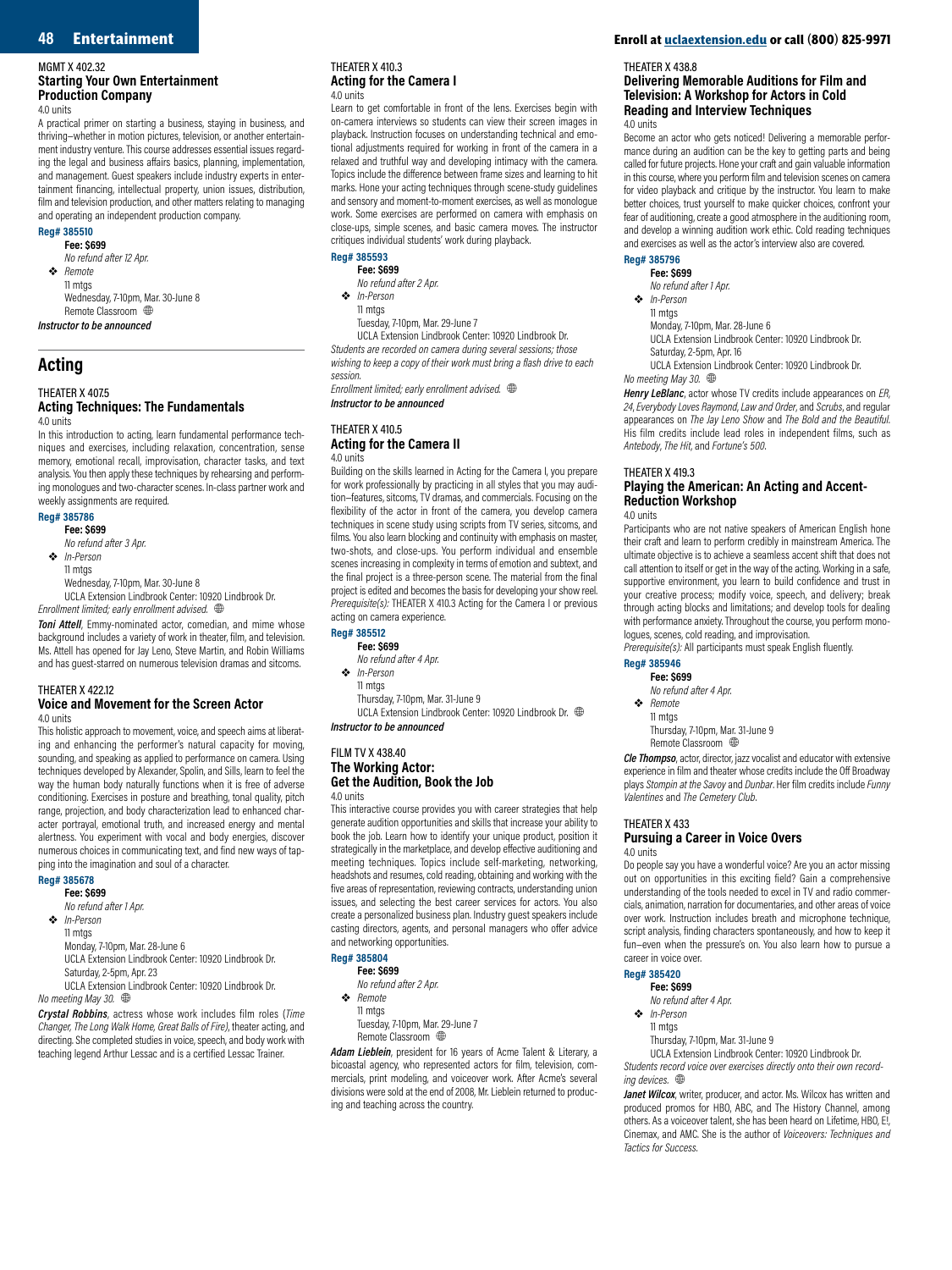## **Cinematography**

#### FILM TV X 478.27A **Introduction to Cinematography** 4.0 units

An introduction to the fundamental tools and principles used by the cinematographer to create digital or film images generated from the context of the story. The curriculum covers visualization, the negative, digital manipulation, sensitometry, filters and lenses, lighting, color, laboratory procedures, camera systems, special effects, and image control—all illustrated through video clips and other media. You gain a solid foundation for applying the concepts presented, as well as prepare for subsequent cinematography workshops. Students must have access to a digital camera for assignments.

*Prerequisite(s):* Students will be required to complete camera assignments that will require both still and moving images. Student-provided equipment can be as simple as a smartphone camera or DSLR.

## **Reg# 385811**

**Fee: \$699**

*No refund after 11 Apr.* ❖ *Remote* 11 mtgs

Tuesday, 7:30-10pm, Mar. 29-June 7 Remote Classroom  $\circledast$ 

*Deland Nuse*, cinematographer and director of independent films whose credits include the indie feature *The Chilling* and the documentary *The Other Bridge*. Mr. Nuse won the Triple Play Award for Cinematography at the 2006 Long Island Film/Video Expo for the film *The Showdown.*

#### FILM TV X 478.27B **Visualization and Exposure** 4.0 units

This course is designed to deepen the cinematographer's understanding of the principles and methods of visualization on-set and in preproduction with particular emphasis on digital exposure and pre-visualizing lighting design and execution. Instruction covers pre-production tools and techniques for cinematographers with emphasis on lighting, lenses, cameras, camera movement, and color. Each week, you participate in exercises and workshops designed to help you master the skills used for visualizing the lighting, camera, and exposure of the scene. You also practice the techniques of composition and framing (interior and exterior). You learn how to design shots, achieve compositional balance, tracking, gear-heads, fluid heads, eye-lines, and two-shots.

*Prerequisite(s):* Successful completion of or concurrent enrollment in FILM TV X 478.27A Introduction to Cinematography.

#### **Reg# 385666**

**Fee: \$699** *No refund after 12 Apr.*

❖ *Remote* 11 mtgs Wednesday, 7-10pm, Mar. 30-June 8

Remote Classroom *Enrollment limited; early enrollment advised.* c

*Lesley Elizondo*, cinematographer, writer, and director for films, TV

series, documentaries and music videos. Ms. Elizondo served on the lighting crew of Francis Ford Coppola's "Live Cinema" production, *Distant Vision*. She is currently the director of photography on the shows *Salem High*, *Fight Forward*, and *Ya Basta*.

#### FILM TV X 478.282 **The Craft of the Cinematographer** 4.0 units

In this capstone course of the Cinematography Certificate program, apply your knowledge of the principles and elements of cinematography through several short filmmaking assignments. Lectures and discussion cover various advanced lighting and shooting techniques and the examination of film genres and visual styles. You are asked to test your creativity and understanding of different cinematography concepts, techniques, and genres presented by completing shooting exercises using your own camera outside of class. Student work is screened and critiqued in class. You must provide your own video camera, have access to editing equipment and software, and be able to output your assignments to various media sources. This course also provides a bridge to the professional world by discussing various paths of entry and employment opportunities into the cinematography field.

*Prerequisite(s):* Students must have access to a digital video camera and editing equipment and software. Successful completion of FILM TV X 478.27A Introduction to Cinematography and FILM TV X 478.283 Lighting for Emotional Impact is required.

## **Reg# 385817**

**Fee: \$999** *No refund after 10 Apr.* ❖ *Remote* 11 mtgs Monday, 7-10pm, Mar. 28-June 6 Remote Classroom Saturday, 2-5pm, Apr. 23 Remote Classroom

*No meeting May 30. Enrollment limited; early enrollment advised.*  $\circledast$ *Instructor to be announced* 

#### FILM TV X 478.301 **The Role of the Digital Imaging Technician in Cinematography**

4.0 units

With the prevalence of HD, 4K, and digital cinema technology, the digital imaging technician (DIT) has become crucial in helping the director of photography achieve and maintain the desired look of the picture. There are growing entry-level opportunities in this field, and the DIT is becoming a vital part of the camera department for all types of productions. The course is designed to train aspiring cinematographers on the tasks of the DIT including workflow, color management, LUTs, ACES, data management, dailies generation, and many other on-set tasks. Instruction also provides a basic introduction to the art and techniques of color correction and the digital intermediate, including tutorials on industryleading color and look management software.

*Prerequisite(s):* Students will be assigned a color correction project and are expected to use some type of image manipulation software to work with the images. Cost-free options will be described in class, and the instructor will work with each student to make sure they have a usable software tool to complete the project.

## **Reg# 385548**

**Fee: \$699** *No refund after 1 Apr.*

m*Online*

Mar. 28-June 12  $\oplus$   $\Box$ 

*Jason Knutzen*, cinematographer on more than 30 narrative and documentary projects, professional colorist, and expert in post-production workflows. Mr. Knutzen is currently an educational contributor to the Global Cinematography Institute in the areas of traditional, virtual, and digital cinematography.

## **Directing**

#### FILM TV X 478.9 **The Craft of the Director** 4.0 units

A director must have the ability to interpret and translate the written ideas of the screenplay into cinematic form. This overview lecture course gives the aspiring director a comprehensive practical understanding of the film director's craft—the language, grammar, and tools of the medium—from the first script reading to the last day of principal photography and into post-production. Lectures, discussions, screenings, assignments, and class projects guide you through the process of preparing a film for shooting. Topics include script analysis, casting, directing the actor, acting for the camera, collaborating with the creative team, camera blocking, planning the shot list, photographing the subtext, film grammar, visual composition, the role of music, and sound effects.

#### **Reg# 385589**

**Fee: \$699**

- *No refund after 15 Apr.*
- ❖ *Remote*
- 10 mtgs
- Saturday, 10am-1pm, Apr. 2-June 11 Remote Classroom

*No meeting May 28.*  $\circledast$ 

*David Martin-Porras*, director and writer whose credits include the shorts *Inside the Box*, which was nominated for a Goya Award, *La Viuda (The Widow),* for which he won the DGA Student Film Award, and *Ida y Vuelta (Round Trip),* which was a finalist for a Student Academy Award.

#### FILM TV X 475.44 **Directing Actors for the Screen**

4.0 units

If directors are the architects of film, then actors are the artisans of a collaborative team working together to realize a singular vision. Through discussions, exercises, casting sessions, and the presentation of scenes, you analyze and apply the directorial skills required for a successful artistic collaboration with performers. You select one dramatic and one comic scene, then cast, rehearse, and present the scenes in class. Topics include analyzing the script, the Method approach to acting, defining objectives, creating dramatic conflict, and the elements of characterization. Actors for class scenes are selected during in-class auditions, and final scenes are performed on camera.

#### **Reg# 385592**

#### **Fee: \$699**

*No refund after 11 Apr.*

- ❖ *In-Person*
	- 11 mtgs
	- Tuesday, 7-10pm, Mar. 29-June 7

UCLA Extension Lindbrook Center: 10920 Lindbrook Dr.

*Enrollment limited; early enrollment advised.*  $\oplus$   $\Box$ *Tim Arvin*, screenwriter and director who has worked in both feature films and new media. He has written films for major studios, including Sony Pictures, as well as independent production companies. He is currently developing a television series and multiple film projects.

## FILM TV X 476.271

#### **Production Sound for Directors** 2.0 units

The importance of quality sound in a movie cannot be overstated. Of particular interest to directors and independent filmmakers who want to understand the production and post-production workflow, this overview course covers such topics as the nature of sound and its aesthetics, microphone characteristics, the sound recording chain, budgeting and scheduling, and what can be fixed in post versus what can only be done during production*.* Instruction includes equipment and listening demonstrations. Many of the practical techniques presented are suitable for student productions.

#### **Reg# 385618 Fee: \$499**

*No refund after 7 Apr.*

- L *Hybrid (Remote)*
- 4 mtgs

Sunday, 10am-2pm, Apr. 3-May 1

Remote Classroom

*No meeting Apr. 17.*

*The third meeting consists of asynchronous content to be completed outside of Zoom and a one-on-one meeting with the instructor scheduled during or around meeting time.*

#### *Visitors not permitted.*  $\oplus$

*Ashley Maria*, production sound mixer whose many credits include the documentary *Take Every Wave: The Life of Laird Hamilton* and the short *Night Shift*, both of which were selected for Sundance, and a commercial for Reebok starring Ronda Rousey. She is the recipient of the DGA student minority award.

## **Reg# 385619**

**Fee: \$499**

*No refund after 19 May.* L *Hybrid (Remote)*

4 mtgs

Sunday, 10am-2pm, May 15-June 5

Remote Classroom

*The third class will consist of asynchronous content to be completed outside of Zoom and a one-on-one meeting with the instructor scheduled during or around class time.*

*Visitors not permitted.*  $\circledast$ 

*Ashley Maria*, production sound mixer whose many credits include the documentary *Take Every Wave: The Life of Laird Hamilton* and the short *Night Shift*, both of which were selected for Sundance, and a commercial for Reebok starring Ronda Rousey. She is the recipient of the DGA student minority award.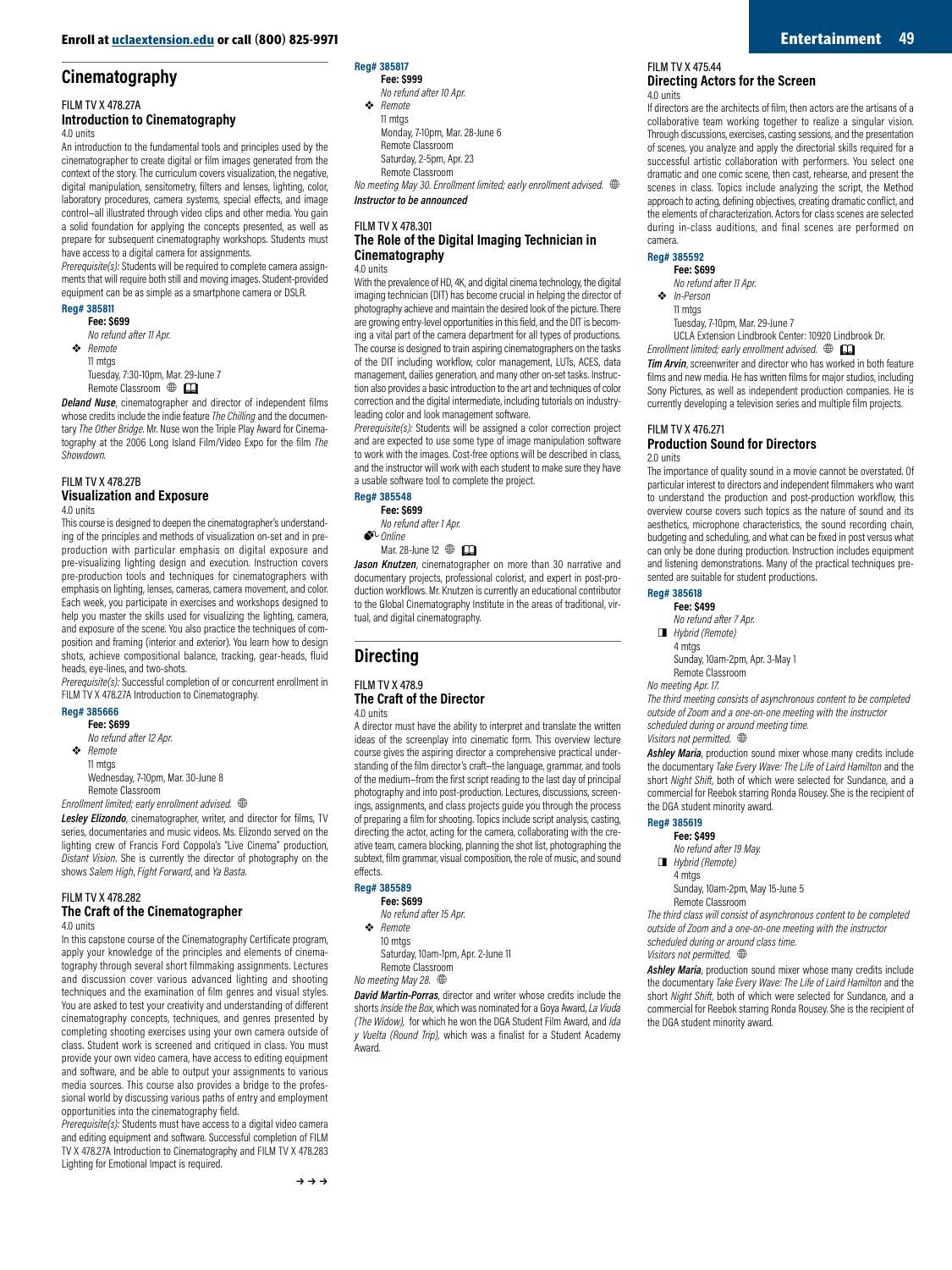#### FILM TV X 476.95 **Directing Workshop I: Composition and Movement**

4.0 units

As the first hands-on course in the directing series, you complete four short films using your own video camera. Instruction focuses on the basic building blocks of narrative filmmaking: the shot, mise-en-scene, concept, the actor, environment, sound, and montage. Assignments explore aspects of visual expression through the use of composition, rhythm, and point-of-view; moving from black and white/silent compositions to the use of color; non-sync sound; and editing. Your work is screened and critiqued by the instructor and class.

*Prerequisite(s):* Students must provide their own digital video camera and have access to editing equipment and software.

#### **Reg# 385620**

#### **Fee: \$699**

*No refund after 12 Apr.*

❖ *Remote*

11 mtgs Wednesday, 7-10pm, Mar. 30-June 8 Remote Classroom  $\circledast$ 

*Navid Sinaki*, an experimental filmmaker and artist whose works have screened at museums and art houses around the world, including Moderna Museet in Stockholm, Lincoln Center, British Film Institute, REDCAT, and Cineteca Nacional in Mexico.

## **Reg# 385642**

**Fee: \$699**

*No refund after 12 Apr.*

❖ *In-Person*

11 mtgs

Wednesday, 7-10pm, Mar. 30-June 8

UCLA Extension Gayley Center: 1145 Gayley Ave.  $\bigoplus$ *Fernando Scarpa*, award-winning director. He has directed for the

national Italian Television RaiUno and the German ZDF and SAT1. Alongside work in documentaries and film, he is developing projects based on his award-winning short *Doradus,* his play *Galileo 1610*, and a feature *The Book of Ronnie.*

## FILM TV X 476.39 **Making Your First Short Film**

4.0 units

Always wanted to make your own short film but thought you had no experience and no money? In this class for aspiring directors, writers, and producers, you use your own camera to learn how to write, produce, direct, and edit a three-to-five-minute short film. Emphasis is placed on maximizing the on-screen value of the project using available resources. The first part of the class is devoted to understanding the pre-production process, highlighting the role of the story, and providing an overview of affordable shooting equipment and editing technologies. You then develop and write your project, which is filmed outside of class. Instruction includes a primer on the fundamentals of shooting and directing actors, as well as the basics of editing and outputting assignments. The completed films are screened and discussed during the last class.

*Prerequisite(s):* Students must have access to a digital video camera and editing equipment and software.

## **Reg# 385646**

**Fee: \$699** *No refund after 10 Apr.* ❖ *Remote*

10 mtgs

Monday, 6:30-10pm, Mar. 28-June 6

Remote Classroom

*No meeting May, 30.*

*Students must have access to a camera and editing equipment.* c *Arkesh Ajay*, award-winning director, producer, writer and editor of numerous short films and theater productions. Mr. Ajay's recent awards include the Hollywood Foreign Press Award for Artistic Merit and Alfred P. Sloan Screenwriting Award for a feature film screenplay.

#### FILM TV X 476.581 **The Language of Filmmaking** 4.0 units

Designed for filmmakers who need to develop the necessary skills to make better films and viewers who want to better understand and appreciate the complexity of the cinematic text, this course outlines the many components of film language used by great directors to tell their stories in the most effective way. Through a wide selection of multimedia material—including film and sound clips, pictures, articles, and interviews—you analyze shooting and editing techniques employed by the greatest filmmakers of all time. Topics range from functional usage of image composition and lighting to camera movements, editing, and sound. The purpose of this course is to give clarity to the filmmaking process and to enhance the enjoyment of film viewing.

## **Reg# 385543**

**Fee: \$699**

*No refund after 1 Apr.* m*Online*

Mar. 28-June 12  $\circledR$ 

*Peter Hanson*, screenwriter, director, producer, and educator. Among his credits are hundreds of print and online articles, three books on cinema, and films including the feature-length documentary *Tales from the Script*, which features interviews with dozens of Hollywood screenwriters.

## **Reg# 385598**

- **Fee: \$699** *No refund after 13 Apr.*
- ❖ *Remote*
- 11 mtgs
- Thursday, 7-10pm, Mar. 31-June 9
- Remote Classroom  $\circledast$

*Michael Green*, has taught film studies and screenwriting for a decade. His film writing has appeared in *Film International*, *Senses of Cinema*, *Bright Lights Film Journal*, and *The Journal of Film and Video*, among others. He is also the co-editor of *Race in American Film: Voices and Visions that Shaped a Nation*.

#### **Reg# 386316**

- **Fee: \$699**
	- *No refund after 13 Apr.*
- m*Online*
- 11 mtgs Mar. 31-June  $9 \oplus$

*Peter Hanson*, screenwriter, director, producer, and educator. Among his credits are hundreds of print and online articles, three books on cinema, and films including the feature-length documentary *Tales from the Script*, which features interviews with dozens of Hollywood screenwriters.

### FILM TV X 478.432 **Direct and Produce Reality and Documentary Television**

4.0 units

Discover what it takes to be an effective producer and director in the flourishing genre of unscripted television and gain insights in the process of creating a valid series concept that can sell. Through lectures, discussion with industry guests, and analysis of landmark shows, this course navigates the cluttered landscape of non-fiction broadcast and cable television and focuses on how to succeed as a strong producer and director. You develop an idea from scratch and learn how to complete a total package that is ready to be pitched to a TV network and/or a streaming service. Topics include developing your idea, pitching, getting the job, prepping the shoot, directing/ producing on location, interview techniques, what to do once it's in the can, tech talk, post-production tips, the life of a director/producer in the field, and looking ahead to the future of the genre.

#### **Reg# 385140 Fee: \$699**

- *No refund after 11 Apr.*
- ❖ *Remote*
- 11 mtgs
- Tuesday, 7-10pm, Mar. 29-June 7 Remote Classroom  $\circledast$

**Jim Milio**, award-winning producer and director who has created more than 400 hours of TV for such networks as National Geographic (*Dog Whisperer*), Discovery Channel, and CBS (*Rescue 911*). Mr. Milio has received three People's Choice Awards and multiple Emmy and WGA nominations.

## **Film & TV Development**

FILM TV X 476.894

#### **Introduction to Feature Film Development** 4.0 units

What happens to a script or novel when it is submitted to a buyer and what happens after it's optioned or sold? In this introductory course, students interested in a career in development or filmmakers looking to guide their projects towards a green light learn the essential steps in the development process. Sessions focus on the key positions and roles in that process, from the story department and its readers to studio and production company executives. Topics include finding new talent and generating ideas, talent lists, networking and tracking, pitching, and moving up. Weekly assignments include reading screenplays, writing synopses, development notes, script coverage, and developing pitches and ideas. Upon completion of the course, you have gained an understanding of the development process and the entry-level jobs available in development, such as reader and assistant to the producer, actor, or creative producer.

*Prerequisite(s):* Familiarity with the production process for film and television through training and/or experience.

## **Reg# 385723**

**Fee: \$699** *No refund after 1 Apr.*

- m*Online*
- Mar. 28-June 12

*Students interested in development are strongly encouraged to take this course first.*  $@$ 

*Joanne Moore*, producer, film and TV executive. Former president of Dustin Hoffman's production company, Ms. Moore has developed projects for Warner Bros, Universal, Disney, and more. She also produced the award-winning film *Swimming with Sharks* and the shorts *Rockboy* and *Big Al*.

#### FILM TV X 476.22

#### **Story Analysis for Film and Television** 4.0 units

Designed for aspiring readers, development executives, producers, and storytellers, this course offers a pragmatic, comprehensive overview of story analysis and the tools used by the professional reader. Throughout the course, you learn and practice coverage skills while gaining an understanding of the elements of story. Topics include various types of coverage, how to compose story notes, comparative coverage, character breakdowns, treatments, and outlines. Through weekly assignments, you are required to practice reading and writing for several formats and to deadline. In addition, the current job market and the various expectations of studios and independent producers are discussed. Upon completion of the course, you have written at least two pieces of full coverage that can be used as part of a professional portfolio or for auditioning for a job as a reader or an assistant.

*Prerequisite(s):* Strong English composition skills.

#### **Reg# 385687**

**Fee: \$699**

- *No refund after 1 Apr.*
- m*Online*
	- 11 mtgs
	- Mar. 28-June 12

*Enrollment limited.*  $@b$ 

#### *Instructor to be announced*

## **Reg# 385680**

- **Fee: \$699**
- *No refund after 12 Apr.*
- ❖ *Remote*
	- 11 mtgs Wednesday, 7-10pm, Mar. 30-June 1
- Remote Classroom
- 
- Saturday, 2-5pm, Apr. 23 Remote Classroom
- *No meeting Apr. 27.*  $\oplus$   $\Box$

*Marla White*, development consultant for Sony International Television Networks through her company, Marla White Consulting. Ms. White has also served as the Vice President of Development at Fedora Entertainment and Longbow Productions, where she contributed to the feature, *A League of Their Own*.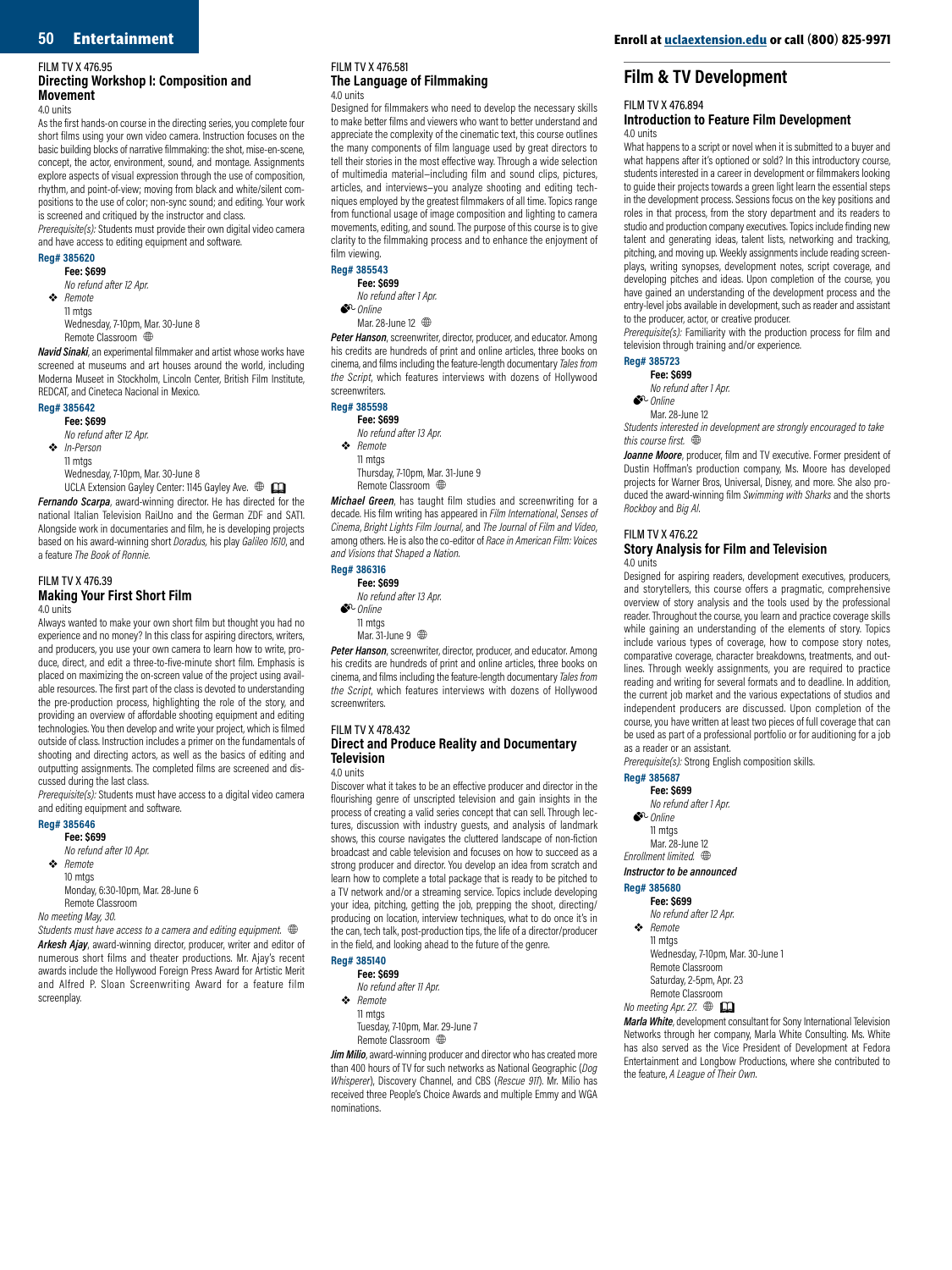#### FILM TV X 476.244 **Story Development Workshop: Crafting Your Original Story**

4.0 units

Producers, development executives, directors, and writers gain practical experience adapting and developing their own stories for motion pictures, movies-of-the-week, and miniseries. Emphasis is placed on studying dramatic structure, learning techniques that strengthen character development, and understanding the importance of collaboration with writers. You are called upon to write development notes; compile directors/writers lists; and learn the difference between beat sheets, step outlines, and story outlines. You also learn how to assess the marketplace by determining what network and studio executives are looking for, as well as the best way to quickly and effectively pitch an idea. You are welcome to submit written works in progress for in-class critiques. At the end of the course, you have honed your storytelling craft by writing original treatments based on your story outline developed in class.

*Prerequisite(s):* Good written communication skills. Previous training in story analysis is recommended but not required.

#### **Reg# 385551**

**Fee: \$699**

*No refund after 1 Apr.*

m*Online*

Mar. 28-June 12 *Enrollment limited; early enrollment advised.*  $\bigoplus$ 

**Scott Agostoni**, SVP of Development & Production and in-house consultant at Dick Cook Studios. Scott also runs his own management and consulting practice. Previously, Mr. Agostoni was a Motion Picture

& TV literary/graphic novel agent with WME and Non-scripted & Alternative TV agent with WMA. **Reg# 385590**

#### **Fee: \$699**

*No refund after 11 Apr.*

❖ *Remote*

Tuesday, 7-10pm, Mar. 29-June 7 Remote Classroom

*Enrollment limited; early enrollment advised.* c

*Kate Schumaecker*, a television producer for over 15 years, was most recently President of Cloud Nine Productions where she developed numerous shows including *First Lady, Cascadia,* and *I'm Fine.* Before that she was President of Tall Girl Productions and VP at Universal Cable Productions. She will be Executive Producer on the upcoming Hulu series *Woke.*

#### FILM TV X 476.243 **Developing Your Short Film** 4.0 units

Learn the development process as it relates to short films with the focus on developing a short film treatment, first draft, and second draft. You gain an understanding of the basics of story structure and how the specific storytelling elements—theme, plot, characters, and dialogue—work in synergy toward the goal of an effective short story. Topics include character development, creating realistic dialogue, discovering what you are driven to say through your story's theme, and planning the scenes with a limited budget in mind. Lectures and exercises illustrated with film clips and readings emphasize the role of story, creating original characters and developing plot points for different genres of films. You submit your work-in-progress throughout the quarter for evaluation and feedback by the instructor and the class. At the end of the course, you have honed your idea and have a final short script or treatment ready for shooting.

## **Reg# 385688**

- **Fee: \$699**
- *No refund after 11 Apr.*
- ❖ *Remote*
	- 11 mtgs
- Tuesday, 7-10pm, Mar. 29-June 7
- Remote Classroom  $\oplus$   $\Box$

*Cynthia Riddle*, MFA award-winning writer/producer, former development exec at MGM and WGA member whose credits include *Crossroads, Puppy Love, Brittany Murphy Story and Poisoned Love: The Stacey Castor Story.* She has written projects for Netflix, Showtime, Disney, Lifetime, Starz, Hallmark and others.

## **Post-Production**

## FILM TV X 404A

#### **Post-Production for Film and Television** 4.0 units

Emphasizing how new technologies continue to impact post-production, this course provides an overview of the post-production pipeline from dailies through delivery. Class topics include a step-by-step overview of each stage of the process and building the post-production team: editors, audio mixers, composers, sound-designers, visual effects artists, and post-production management. The latest trends in post-production are covered. Instruction may include guest speakers.

## **Reg# 385215**

**Fee: \$699** *No refund after 1 Apr.*

m*Online*

Mar. 28-June 12  $\circledR$ 

*Barry Goch*, post-production professional with 15 years of hands-on

experience. His credits include *Spiderman: Homecoming, Passengers, Money Monster, Eye in the Sky, and Game of Thrones.* He is currently working on *Black-ish*, and *Grown-ish*.

#### **Reg# 385277 Fee: \$699**

- *No refund after 1 Apr.*
- m*Online*

Mar. 28-June 12  $\circledast$ 

*Robert Scheid*, Apple-certified Final Cut Pro, Motion, and DVD Studio Pro instructor; television producer; film and television editor and colorist.

#### **Reg# 385278**

**Fee: \$699**

*No refund after 1 Apr.*

m*Online*

Mar. 28-June 12  $\circledast$ 

*Robert Scheid*, Apple-certified Final Cut Pro, Motion, and DVD Studio Pro instructor; television producer; film and television editor and colorist.

### **Reg# 385136**

**Fee: \$699** *No refund after 13 Apr.*

- ❖ *In-Person*
- 11 mtgs
	-
	- Thursday, 7-10pm, Mar. 31-June 9

UCLA Extension Gayley Center: 1145 Gayley Ave.  $\circledast$ *Tyler Danna*, filmmaker who has edited and produced content for Sony Pictures, Fox, Disney, Universal, Fremantle, Riot Games, Verizon, and more. He offers training in editing software: Avid, Premiere, and

Final Cut Pro. He has also written pilots and feature screenplays for

## production companies. FILM TV X 479.613

#### **The Art and Craft of Film Editing** 4.0 units

Editing is storytelling. Throughout the process, from first assembly to final delivery, editors are responsible for fulfilling the film's potential through a full command of craft, as well as an aesthetic understanding of story, character, and rhythm. By examining different editing styles, this course covers the elements of storytelling, performance, pace, emotion, action, continuity, and time manipulation. Instruction includes lectures, discussion, and viewing exercises. You also learn to select the most appropriate editing systems and technology by evaluating the limitations of budgets and time.

## **Reg# 385647**

**Fee: \$699** *No refund after 12 Apr.* ❖ *Remote* 11 mtgs Wednesday, 7-10pm, Mar. 30-June 8 Remote Classroom  $\oplus$   $\Box$ 

*Instructor to be announced* 

#### FILM TV X 477.84 **Introduction to Adobe Premiere** 4.0 units

Adobe Premiere Pro is used by professionals across the spectrum of filmed entertainment, including feature films, music videos, and documentaries. You learn how to use this powerful program, from simple editing techniques to more complex compositing, layering, tilting, motion graphics, and sound design. Instruction includes illustrated lectures, demonstrations, discussion, and class projects. Topics include starting a project, organization and subclipping, timeline and basic editing tools, editing audio, video effects, color correction and grading, titles and motion, exporting, and posting online.

*Prerequisite(s):* You are required to have a working, current copy of Adobe Premiere Pro CC, as well as have video and audio files ready for use while learning Adobe Premiere Pro.

## **Reg# 385650**

**Fee: \$699** *No refund after 1 Apr.* m*Online*

Mar. 28-June 12

*Enrollment limited; early enrollment advised.* c *Note: Video and audio files will be provided to students for completion of course assignments.* 

#### *Instructor to be announced*

#### FILM TV X 479.28

#### **Introduction to Avid Media Composer** 4.0 units

This course provides an introduction to Avid Media Composer, an industry-standard non-linear film/video editing application. This longstanding editing software is affordable, has easy-to-use video editing tools, and streamlined HD, file-based, and stereo 3D workflows. You learn to cut scenes from sample footage and gain an understanding of editorial processes and workflow. Instruction leads you through the interface and basic editing techniques before moving on to trimming, fine-tuning the edit, adjusting audio, handling multi-camera editing, adding transitions, adding titles, and outputting your finished project.

*Prerequisite(s):* Background in editing, production, or post-production is strongly suggested. You must have access to a Mac laptop with a minimum of 20 GB of free space, a power adapter, and Avid Media Composer 7 or 8 (installed and fully updated) and headphones.

## **Reg# 385712**

- **Fee: \$699**
- *No refund after 11 Apr.*
- ❖ *Remote*
- 11 mtgs

Tuesday, 7-10pm, Mar. 29-June 7 UCLA Extension Lindbrook Center: 10920 Lindbrook Dr.

*Early enrollment advised.*  $\oplus$ 

*Instructor to be announced* 

#### FILM TV X 477.851

## **Adobe Character Animator:**

#### **How to Make Your Characters Walk and Talk** 4.0 units

You have ideas for amazing animated stories, but how do you make them come to life? In this course, you learn the step by step process of creating your first animation, and explore the tools professional animators use on TV shows such as *The Simpsons*, *The Late Show with Stephen Colbert*, and *Tooning Out the News*. Topics include rigging your characters, creating walk cycles, and crafting lip sync animation, as well as using other tools in Adobe Creative Cloud, to assemble a video story.

## **Reg# 385713**

- **Fee: \$699**
- *No refund after 13 Apr.*
- ❖ *Remote* 11 mtgs
	- Thursday, 7-10pm, Mar. 31-June 9 Remote Classroom
- *Enrollment limited; early enrollment advised.* c

*This course requires access to After Effects 2021, Adobe Media Encoder 2021, Adobe Character Animator 2021, Adobe Illustrator 2021, Adobe Photoshop 2021*

*David Dodds*, Los Angeles-based motion graphics designer; his experience spans a decade in motion graphics, special effects, broadcast design, character animation, and infographics. He has worked for studios such as Stardust, Mirada, Logan, and NFL Networks. Author of *Hands-On Motion Graphics with Adobe After Effects CC: Develop Your Skills as a Visual Effects and Motion Graphics Artist.*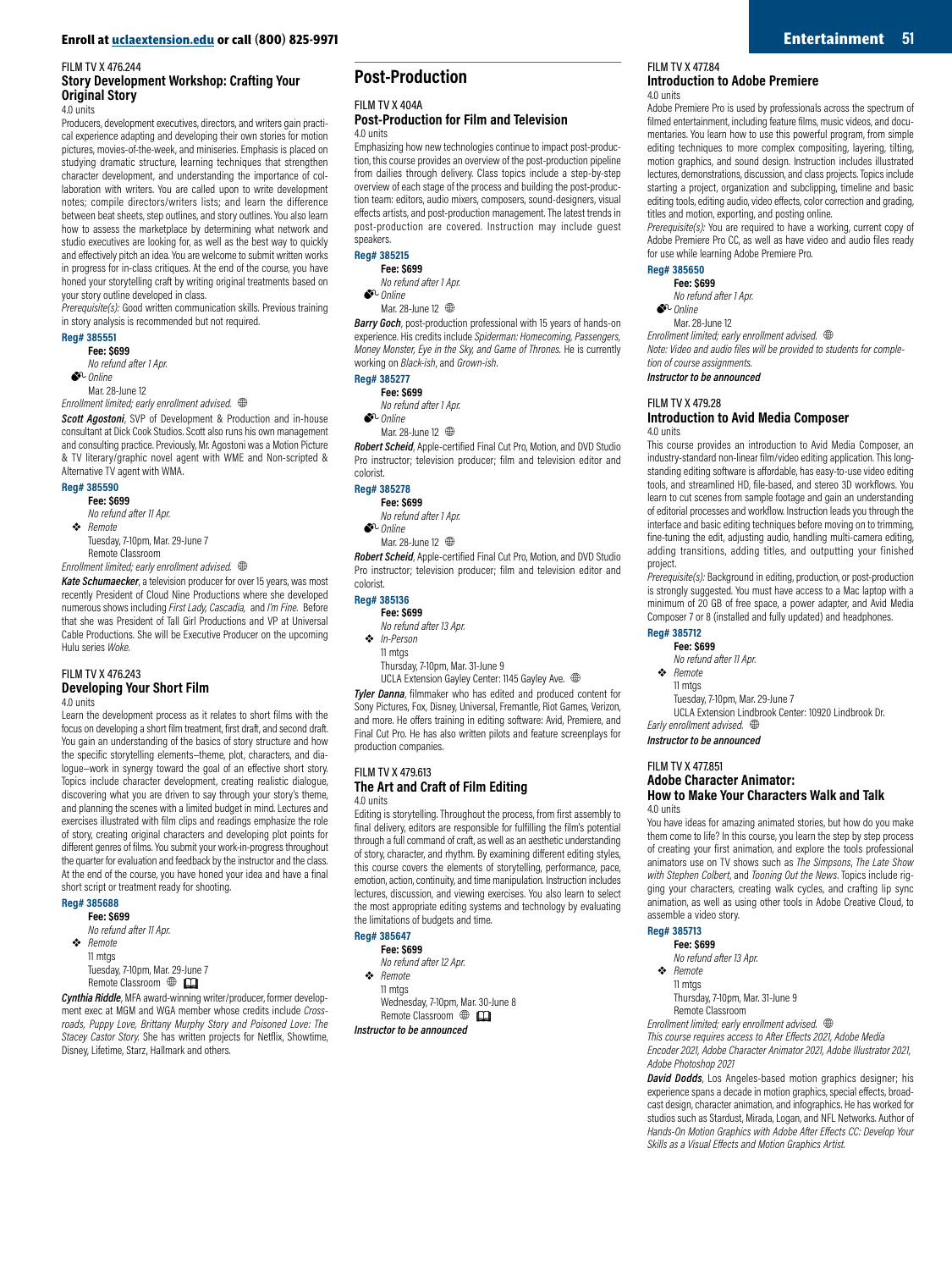#### FILM TV X 477.85

## **Adobe After Effects for Filmmakers: An Introductory Workshop**

4.0 units

Using Adobe After Effects, learn to produce projects similar to those found in the real entertainment media world of digital effects and animation. Topics include an introduction to the interface, working with layers and masking, rotoscoping, motion graphics, tracking and stabilizing with Mocha for After Effects (a plug-in that is included with AE), creating set extensions, compositing computer-generated imagery over video footage, and color correction. Finally, put it all together with practical projects where you will learn shortcuts, tips, and tricks. *Prerequisite(s):* Familiarity with digital video and basic Photoshop and Illustrator techniques. Students must have access to Photoshop, After Effects, Illustrator, and Adobe CS6 or higher.

## **Reg# 385714**

#### **Fee: \$699**

*No refund after 1 Apr.*

m*Online* Mar. 28-June 12

*Enrollment limited; early enrollment advised.*  $\oplus$ 

*Joel Austin Higgins*, editor specializing in the Adobe Creative Cloud Suite. Mr. Higgins has executed After Effects projects for clients like D.A.R.E. International, Mercedes-Benz, and Hasbro and is a recurring editor for a myriad of YouTube creators and online enterprises. He is also a writer, actor, and filmmaker.

## **NEW**

#### FILM TV X 478.314C **Color Correction and the Digital Intermediate** 4.0 units

One of the last and most crucial steps of post-production is color correction (the digital intermediate). This course will cover how color correction fits into the workflow of post, including discussion and workshops on how to complete a conform and the role of the Online Editor. The majority of the course will focus on the role of the Colorist, from a technical and aesthetic approach; examining how color correction can be used to enhance visual storytelling, and the tools used to achieve such results. Lastly, this course will also cover the role of the finishing editor in compiling deliverables, ranging from an online screener to a DCP (digital cinema package).

## **Reg# 385970**

#### **Fee: \$699**

- *No refund after 10 Apr.*
- F *Hybrid (In-Person)*
	- 10 mtgs
	- *Online*
	- Mar. 28-June 6
	- *In-Person*

Monday, 7-10pm, Mar. 28-June 6

UCLA Extension Lindbrook Center: 10920 Lindbrook Dr. *No meeting May 30.*

*This course includes both online sessions and classroom meetings. Refer to course syllabus for online session details.*  $\oplus \ \Box$ 

*Jason Knutzen*, cinematographer on more than 30 narrative and documentary projects, professional colorist, and expert in post-production workflows. Mr. Knutzen is currently an educational contributor to the Global Cinematography Institute in the areas of traditional, virtual, and digital cinematography.

## **Producing**

## FILM TV X 404

## **Pre-Production and Production for Film and Television**

#### 4.0 units

This survey course presents an overview of the real-world aspects of producing as practiced in the various sectors of filmed entertainment, from script development through pre-production and production. Topics include the producer's interface with the writer, director, and other key personnel; pitching and selling ideas; script breakdown and scheduling; budgeting; and all the critical on-the-set issues facing the producer.

#### **Reg# 385137**

**Fee: \$699**

*No refund after 1 Apr.* m*Online*

Mar. 28-June 12

*Refer to course syllabus for online session details.*  $\oplus \ \Omega$ 

*Amotz Zakai*, vice president, Echo Lake Productions. Mr. Zakai has worked on such projects as *Tsotsi* (Oscar winner, 2006), *Water* (Oscar nominated, 2007), *Away from Her*, and *Thirteen Conversations About One Thing*.

## **Reg# 385591**

- **Fee: \$699**
- *No refund after 13 Apr.*
- ❖ *Remote*
- 11 mtgs Thursday, 7-10pm, Mar. 31-June 9
- Remote Classroom  $\oplus$   $\Box$

*Bridget Terry*, award-winning producer and writer whose credits include Showtime film *They,* PBS documentary *The Kennedys: America's Emerald Kings,* and projects for Netflix and NBC-Universal. Ms. Terry formerly served as a showrunner at Showtime and is currently the owner of Chaise Lounge Productions.

#### MGMT X 403.61

## **Marketing and Distributing Independent Films Across All Platforms**

4.0 units

What are the considerations involved in financing, packaging, selling, or acquiring a financially viable film? Producers, filmmakers, and screenwriters learn what makes a project attractive to potential buyers, study a variety of deal structures, and learn how to find domestic and overseas distribution for theatrical, television, DVD, and alternative markets. You gain knowledge on how to craft a distribution strategy from the earliest stages of project development. Topics include choosing materials, budget, and casting; selling the film through festivals and markets; key buyers; evolving distribution outlets, such as Internet and cell phones; the roles of producer, marketing and sales executives, and executive producers; and an overview of film financing models.

#### **Reg# 385774 Fee: \$699**

- *No refund after 10 Apr.*
- ❖ *Remote*
- 11 mtgs
- Monday, 7-10pm, Mar. 28-June 6
- Remote Classroom
- Saturday, 2-5pm, Apr. 16
- Remote Classroom
- Saturday, 10am-5pm, Apr. 23 Remote Classroom  $\oplus$

*Mark Padilla*, senior vice president of Sales and Acquisitions at Double Dutch International. Mr. Padilla manages the worldwide sales for numerous films, including *Nostalgia*, *Romans*, and *Super Troopers 2*. He previously oversaw sales, acquisitions, and distribution at Myriad Pictures and Essential Entertainment.

## **Reg# 385138**

- **Fee: \$699** *No refund after 3 Apr.* m*Online*
- Mar. 30-June 12  $\oplus \ \blacksquare$

*Kevin Mardesich*, former head of the story department at Oliver Stone's development company, Ixtlan. He currently runs KevinMardesich.com, a communications practice specializing in written communications for film, television, and industry leaders.

## **52** [Entertainment](https://www.uclaextension.edu/entertainment) Enroll at [uclaextension.edu](https://www.uclaextension.edu/) or call (800) 825-9971

#### FILM TV X 408

#### **Building an Online Audience** 4.0 units

In the Internet age, uploading your work to YouTube or Vimeo is imperative, and successful producers/directors/actors can now demonstrate a growing online audience. This course shows you how to create a public face and promotional platform for your creative content. Using relevant video platforms, social media, and available website creation tools, learn to present and promote your body of work. Instruction emphasizes group discussion and interaction, as you are encouraged to use each other's sites and platforms in various assignments. Topics include identifying different audiences; basic video and audio production; mastering available video and audio; review of social media branding sites; creating an individual brand and brand messages; understanding design as it relates to presentation; audience building tools such as fan pages, tweet marketing, cross-commenting strategies and "response-to" uploading; responding to audience; and professional interaction. The course goal is to create an individual presentation plan across chosen platforms that is critiqued by your peers.

#### **Reg# 385142**

**Fee: \$699**

- *No refund after 1 Apr.*
- L *Hybrid (Remote)* 3 mtgs
	- Mar. 28-June 12 **Online**

Monday, 6-9pm, Mar. 28; May 2; June 6 Remote Classroom

*Early enrollment advised.*  $\circledast$ 

*This course includes three Remote sessions (live on Zoom) offered on Mar. 28, May 2, and June 6. See schedule for details.* 

*Noemi Zeigler*, producer, director, screenwriter, and comedian. Ms. Zeigler is an award-winning screenwriter and the co-producer and host of the web series, *The Minx Mandate with Madeline Minx* and *Hot Flash AF*. Her work has screened at top festivals including South by Southwest and the Ann Arbor Film Festival.

#### FILM TV X 478.13A

#### **The Art of Line Producing** 4.0 units

This comprehensive, step-by-step overview of physical production processes covers the tangible and intangible aspects of line producing, including budget; breakdown and scheduling; hiring and working with cast, director, staff, crew, and outside vendors; choosing locations; equipment and music; how to deal with divergent personalities and specific problem solving during production; and the differences between producing a movie independently versus with a studio. The course also includes a comprehensive introduction to Movie Magic scheduling software. *This is not an introduction to production course. Prerequisite(s):* A basic knowledge of film production is highly recommended.

#### **Reg# 385601**

**Fee: \$699** *No refund after 13 Apr.* ❖ *Remote* 11 mtgs Thursday, 7-10pm, Mar. 31-June 9

Remote Classroom <sup>(1)</sup>

*Instructor to be announced*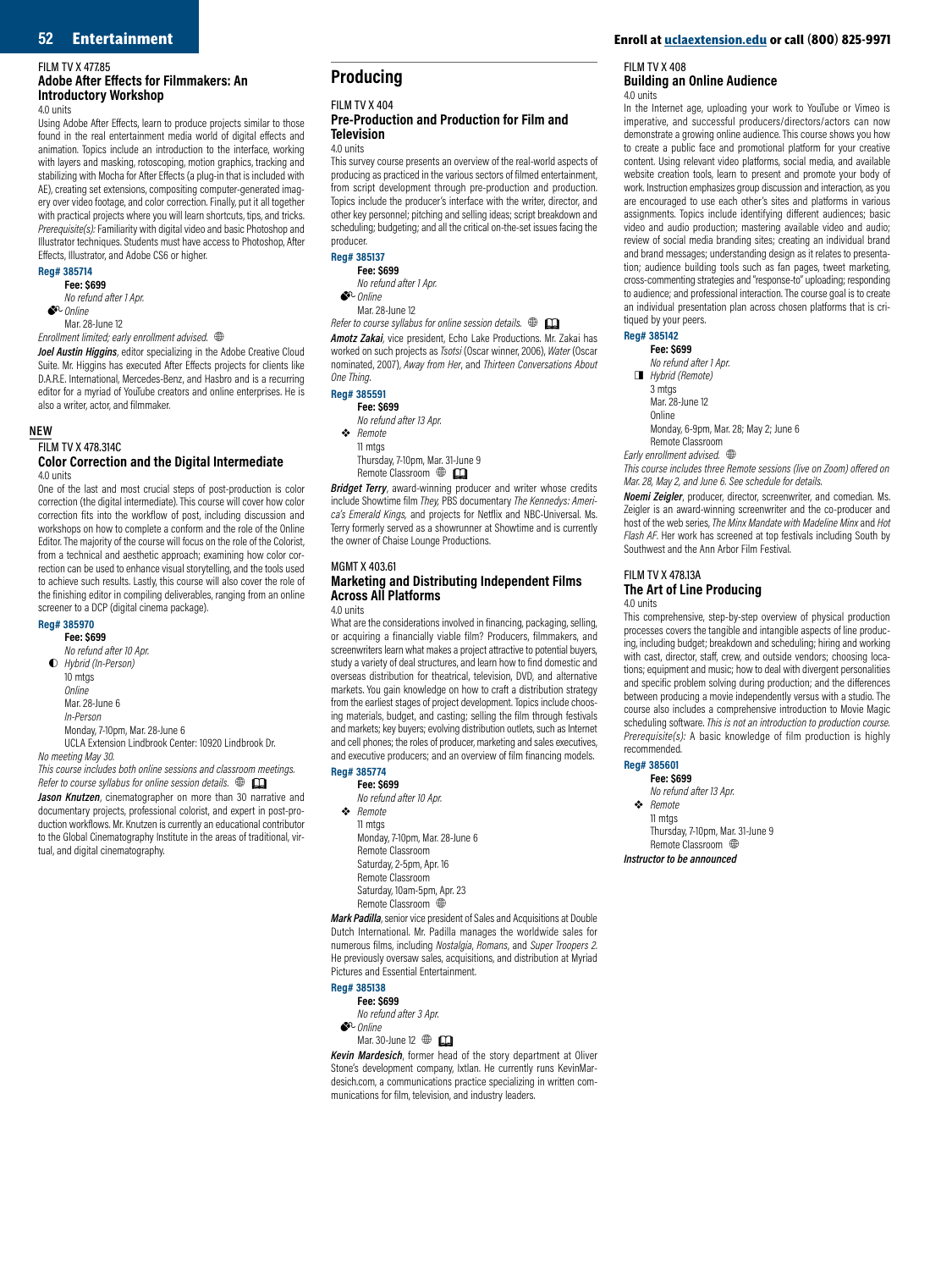## Enroll at [uclaextension.edu](https://www.uclaextension.edu/) or call (800) 825-9971 [Entertainment](https://www.uclaextension.edu/entertainment) **53**

## FILM TV X 476.6 **Low-Budget Filmmaking**

4.0 units

In this detailed exploration of low-budget filmmaking, learn techniques and theories examining all phases of the process, from development to production to post-production. The focus is on translating a minimum budget into maximum quality on screen. Topics include the script, financing the production, evaluating the marketplace, analyzing and breaking down the screenplay, learning to apply creativity to a budgetary plan to maximize on-screen value, casting, selecting key production personnel, production design, music, editing, sound design, marketing, and distribution. Throughout the class, you are able to apply concepts learned to your own projects.

## **Reg# 385726**

**Fee: \$699** *No refund after 1 Apr.*

m*Online*

Mar. 28-June 12  $\oplus$   $\Box$ 

*Kim Adelman*, filmmaker who co-produced the independent feature *Just Friends* and has produced 19 shorts that have played in more than 150 festivals, winning more than 30 awards. She has authored two film books, *Making It Big in Shorts* and *The Ultimate Guide to Chick Flicks*, and currently writes for *Indiewire*.

#### FILM TV X 478.481

#### **Documentary Filmmaking Workshop** 4.0 units

Today, with hundreds of cable and web channels, and more on the way, there is a real need for documentary programs and dedicated filmmakers to produce them. In this course you focus on the creative aspects of writing, directing, and shooting documentaries. Lectures, discussion, and practical exercises guide you through the steps of making a documentary, including the right research, what to include, interviewing techniques, narrative techniques, outlining a shooting script, prepping and planning your first shoot, laying out a shooting schedule and shot list, directing, B-roll, writing an edit script, editing, and pitching. Throughout the quarter, you have the opportunity to shoot three short documentaries which are screened in class and edited outside of class.

*Prerequisite(s):* Students must have access to a camera and editing equipment. Proficiency with an editing software program is strongly recommended. Students are responsible for making their work available on media for in-class viewing, analysis, and evaluation.

## **Reg# 385735**

**Fee: \$699**

- *No refund after 11 Apr.*
- ❖ *Remote* 11 mtgs

Tuesday, 7-10pm, Mar. 29-June 7 Remote Classroom  $\circledR$ 

*Farzad Sangari*, filmmaker who has worked in both film and television. His feature-length documentary, *Mudbloods*, was selected to several film festivals. Most recently, he has produced content for Vice and Viceland.

### FILM TV X 475 **Producing Commercials for All Platforms: A Practical Workshop**

4.0 units

From concept to completion, learn to produce commercials for TV as well as for all integrated marketing platforms (video games, cinema, Internet, TV, and cell phones). You break down storyboards; write specifications; create bids; estimate special FX, editorial, talent, and music; and prepare a final estimate and production schedule for presentation and critique in class. You also learn how to get the best prices, stay on budget and schedule, and use the tools of advanced media. Instruction includes industry guest speakers with discussion and screenings of the best current spots.

## **Reg# 385753**

**Fee: \$699** *No refund after 12 Apr.*

- ❖ *Remote*
	- 11 mtgs

Wednesday, 7-10pm, Mar. 30-June 8 Remote Classroom  $@$ 

*Howard Woffinden*, producer for commercials, music videos, and documentaries. Mr. Woffinden is currently a commercial line producer at Chelsea Pictures whose clients include Chantix, CVS, Gillette, United Airlines, Ford Motors, and Dixie paper products.

## **Music**

*For more information call (310) 825-9064, email [entertainmentstudies@uclaextension.edu](mailto:entertainmentstudies%40uclaextension.edu?subject=Music%20Courses), or visit [entertainment.uclaextension.edu.](https://entertainment.uclaextension.edu/)* 

## **Film Scoring**

#### MUSC X 482.8 **Anatomy of a Film Score**

#### 4.0 units

Aspiring film composers, producers, and directors gain an understanding of what makes an effective and memorable film score and how it is assembled. Weekly in-depth film score analyses are illustrated with recordings, film clips, documentary footage, and discussions focused on how music is used as subtext in films. Film selections cover a broad range of styles moving from Hollywood classics to recently released films. The ability to read music is not required. Film scores by John Williams, Bernard Herrmann, Max Steiner, Miklos Rozsa, Jerry Goldsmith, Michael Giacchino, James Newton Howard, among others, are discussed.

## **Reg# 385446**

- **Fee: \$699** *No refund after 15 Apr.*
- ❖ *Remote*
- 10 mtgs

Saturday, 10am-1pm, Apr. 2-June 11

- Remote Classroom
- *No meeting May 28.*

*Enrollment limited; early enrollment advised.* c

*Steve Rothstein*, PhD, composer of numerous orchestral, choral, and chamber works

#### MUSC X 449.91 **The Art and Craft of MIDI**

## 4.0 units

Learn to bring your electronic realizations of your demos and scores to more vivid life. Through take-home assignments, learn to produce sample-based "cues" that sound more musical and realistic. Student work is presented and critiqued each week in class. Assignments involve programming selections from the classical literature, beginning with small chamber pieces and progressing to large symphonic works. The class culminates in a final assignment of an original orchestral cue set to picture. In addition to the aesthetics of synthestration, this course also covers project studio requirements and considerations, such as computer choices, sequencing software, sample libraries, "electronic" orchestration techniques, and mixing techniques, all with the primary objective of producing "musical" facsimiles of acoustic instrument performances.

*Prerequisite(s):* MUSC X 483.43 Instrumentation and Introduction to Orchestration and/or prior experience in instrumentation and orchestral composing. Access to and proficiency in using a home studio with sequencing software and samples are required for completion of assignments. The course does not include instruction in any specific software. Participants must already have adequate knowledge and resources to MIDI program short orchestral works and deliver these electronically.

#### **Reg# 385336**

**Fee: \$699** *No refund after 13 Apr.* ❖ *Remote* 11 mtgs Thursday, 3-6pm, Mar. 31-June 9 *Enrollment limited; early enrollment advised.*  $\bigoplus$ 

*Instructor to be announced* 

Course Icons Provide Information At-a-Glance

## **W** IN-PERSON, page 1. REMOTE, page 1. **SPL** ONLINE Technical requirements, page 1. **G** HYBRID (IN-PERSON), page 1. **LE** HYBRID (REMOTE), page 1. WEB-ENHANCED COURSE, page 1. **EQ TEXTBOOK REQUIRED** Visit our *website* for textbook information. C UC CREDIT May be transferable to other colleges and universities.,Learn more on our *website*.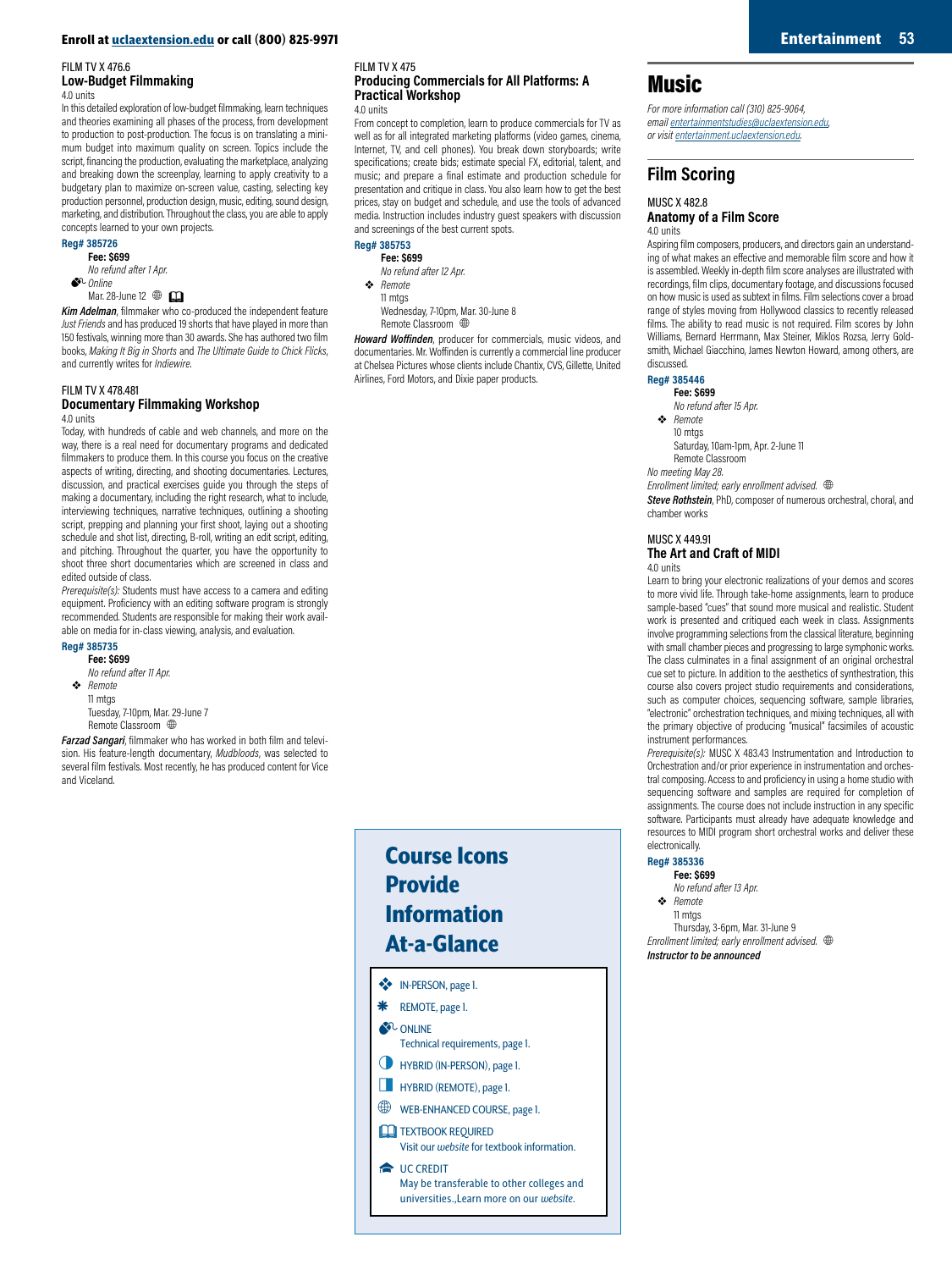#### MUSC X 483.2

## **Advanced Orchestration: Applied Techniques for the Studio and Scoring Stage**

4.0 units

Building on what was learned in Instrumentation and Introduction to Orchestration, this course further explores the unique evocative capabilities of each musical instrument and examines their applications in regard to scoring to picture, considered from both the composer's and orchestrator's perspective. Examine examples of effective orchestration techniques using both classical score study and case studies from film scores. You also learn how to work with different types of sketches to create a professional quality score. Apply techniques by composing two short pieces to be played in class: one incorporating instruments from the woodwind, brass, and percussion families and one incorporating instruments from the string family, including harp.

*Prerequisite(s):* Knowledge of music notation and theory, experience in music composition, and MUSC X 483.43 Instrumentation and Introduction to Orchestration, or consent of instructor. Basic working knowledge of a music notation program such as Sibelius is highly recommended as students are required to produce and print music scores and instrumental parts for their assignments.

### **Reg# 385505**

#### **Fee: \$1,999**

*No refund after 23 Mar.*

❖ *In-Person*

11 mtgs

Wednesday, 7-10pm, Mar. 30-June 8

Burbank: Local 47 Musicians Union, 3220 Winona Ave *Discounts cannot be applied to a portion of fees for this course. Enrollment limited; early enrollment advised. Visitors not permitted.*  $\oplus$ 

*Instructor to be announced* 

#### MUSC X 498.3 **Fundamentals of Conducting: From the Symphony to the Scoring Stage** 4.0 units

Learn the fundamentals of conducting taught by a professional film and concert conductor. You will practice all aspects of baton technique, including beat patterns, irregular meters, and contrasting articulations/gestures. You will work on cueing, conducting to picture, conducting to a click track, and podium presence. You will conduct live professional musicians as well as conduct to recordings. Attendance is strongly encouraged for the first class meeting, during which important foundations are established. Conducting begins at the second meeting and attendance is mandatory.

*Prerequisite(s):* The equivalent of two years of training in music at the college level, or consent of instructor.

## **Reg# 385410**

**Fee: \$1,999** *No refund after 1 Apr.*

❖ *In-Person*

10 mtgs Monday, 7-10pm, Mar. 28-June 6

Burbank: Local 47 Musicians Union, 3220 Winona Ave

*Discounts cannot be applied to a portion of fees for this course. Enrollment limited; early enrollment advised. Visitors not permitted.*  $\bigoplus$ 

*Jonathan Merrill*, award-winning composer, conductor, and producer whose vocal and instrumental music has appeared in hundreds of commercials and television episodes.

## **V** IN-PERSON, page 1.

- **\*** REMOTE, page 1.
- **MONLINE**, page 1.
- **G** HYBRID (IN-PERSON), page 1.
- **HYBRID** (REMOTE), page 1.
- **ED WEB-ENHANCED COURSE, page 1.**
- **EQ TEXTBOOK REQUIRED**
- **CREDIT**

### MUSC X 449.41 **Recording, Mixing, and Editing Techniques for Film Composers**

4.0 units

Geared towards film composers, this course teaches you the basics of recording, mixing, and editing in the modern DAW environment. Topics include music pre-production, signal flow and signal processing, how to create realistic mock-ups, exploring the balance and context of a mix with special consideration given to genre-appropriate sound mixing, delivery specifications (including stem mixes and session interchange between DAWs), and the basics of music editing for a scored film and temp-tracked film project. By course end, students learn the complete production process from pre-production, recording, mixing, and editing music to picture.

*Prerequisite(s):* Access to and proficiency in using a home studio with sequencing software, and samples are required for completion of assignments. The course does not include instruction in any specific software.

## **Reg# 385337**

#### **Fee: \$699**

- *No refund after 13 Apr.*
- F *Hybrid (In-Person)* 11 mtgs
	- Thursday, 7-10pm, Mar. 31-June 9
	-

UCLA Extension Lindbrook Center: 10920 Lindbrook Dr. *This course includes both Remote meetings via Zoom and In-Person meetings in Los Angeles. Refer to course syllabus for schedule details.* 

*Enrollment limited; early enrollment advised.*  $\oplus \ \Box$ *Fletcher Beasley*, composer for film, television, commercials, video games, and interactive exhibits who recently released *Fictional Radio,*

an album of cinematic electronic music. Mr. Beasley has worked with some of the top composers in the film and television world, contributing writing, orchestration, and programming. *Damon Tedesco*, recording engineer and music scoring mixer who

has worked on hundreds of films, television series, and commercials. He has recorded and mixed music for a wide variety of projects, including *Animaniacs, Looney Tunes, Family Guy, American Dad* among many others.

#### MUSC X 448.171 **The Business of Film Music** 4.0 units

Focusing on the vital business skills needed to build and maintain your career as a film and television composer, this course features comprehensive coverage of current business and financial practices in the industry. You learn about the role of agents, managers, and lawyers; making the most advantageous deal; the role performing rights organizations such as ASCAP, BMI, and SESAC in the collection of public performance royalties; and the responsibilities and procedures in collecting royalties for your work. You also gain an understanding of the difference in operating your business as a sole proprietor or as a corporation and in the legal issues surrounding composer contracts and liability. Brand-building is an important component of a successful career: you study the philosophy of building your own brand as a film composer or as an assistant for another composer, and you explore the role of social media in the promotion of your brand. Collaboration issues are also discussed and include building your team and managing the work of others, communicating with your directors and producers, and working with contractors. Industry guest speakers share their expertise in these various areas and supplement extensive discussions and exercises.

#### **Reg# 385504**

- **Fee: \$699**
- *No refund after 12 Apr.*
- ❖ *Remote*
- 11 mtgs
- Wednesday, 7-10pm, Mar. 30-June 8 Remote Classroom  $\oplus$

*Brian Ralston*, award-winning film/TV composer whose credits include the features *Crooked Arrows* and *Being Rose*, starring Cybil Shepherd and James Brolin, as well as additional music for season four of *Angel.* Mr. Ralston is one of the co-hosts of*SCOREcast*, a popular industry-insider podcast for film and TV composers.

## **54** [Entertainment](https://www.uclaextension.edu/entertainment) Enroll at [uclaextension.edu](https://www.uclaextension.edu/) or call (800) 825-9971

MUSC X 498

#### **Advanced Film Scoring Workshop** 4.0 units

This course will immerse you in the creative and logistical process of scoring a film. Topics include collaborating and communicating with directors, dealing with temp scores, learning how spotting sessions work, incorporating themes and variations, and overcoming creative roadblocks. In addition, you learn how to breathe life into your scores, how to find your voice, and how to communicate beyond the notes on the page when working with live ensembles. Instruction includes the opportunity to record your cues in a professional recording studio with live musicians.

*Prerequisite(s):* MUSC X 449.41 Recording, Editing, and Mixing Techniques for Film Composers and MUSC X 483.1 Film Scoring on a Budget or consent of instructor.

## **Reg# 385507**

**Fee: \$1,999** *No refund after 11 Apr.*

- L *Hybrid (Remote)*
	- 11 mtgs
	- Tuesday, 7-10pm, Mar. 29-June 7

*This course will meet weekly via Zoom. Recording Sessions will be In-Person at Recording Studios in Los Angeles. If you are not in Los Angeles, you may still take this class. Your compositions can still be recorded by professional musicians, but you won't have the experience of attending the live recording session. This will not be counted against you provided you meet all deadlines and requirements. In-Person recording sessions, schedule, and locations to be arranged. Discounts cannot be applied to a portion of fees for this course. Enrollment limited; early enrollment advised. Visitors not permitted.*  $\bigoplus$ 

*James Venable*, whose feature film credits include *Venom, Scary Movie 5, Eurotrip*, and *Supercon*. His score for *Foster's Home for Imaginary Friends* earned him an Emmy nomination and an Annie Award, his third of four. Mr. Venable is also known for his scores in animated television shows *Powerpuff Girls, Samurai Jack*, and *Clarence*.

#### MUSC X 478.52

#### **Composing Music for Video Games** 4.0 units

Through weekly writing assignments and audio-visual demonstrations, you gain an understanding of the composition techniques, organization, and delivery formats unique to the video game industry. Topics include in-game versus cinematic scoring, budgeting and project management, contracts, technology tools for asset creation and processing, music engines and compositional techniques specific to video game music, electronic music creation versus using live musicians, mixing, composing for different game genres and audio formats, delivery of assets for different console formats, and pitching for projects. Weekly composition assignments focus on writing original adaptive music similar to works created for current games.

*Prerequisite(s):* MUSC X 449.91 The Art and Craft of MIDI and/or equivalent experience in music composition is required. Students must have access to and working knowledge of a sequencing host software (Logic, Cubase, Pro Tools, etc.) and familiarity with how to export audio mixes of their compositions into different audio formats.

#### **Reg# 385586 Fee: \$699**

*No refund after 16 Apr.* L *Hybrid (Remote)* 11 mtgs Sunday, 10am-2pm, Apr. 3-June 12 *No meetings Apr. 17: May 29. Enrollment limited; early enrollment advised.*  $\bigoplus$ *Instructor to be announced*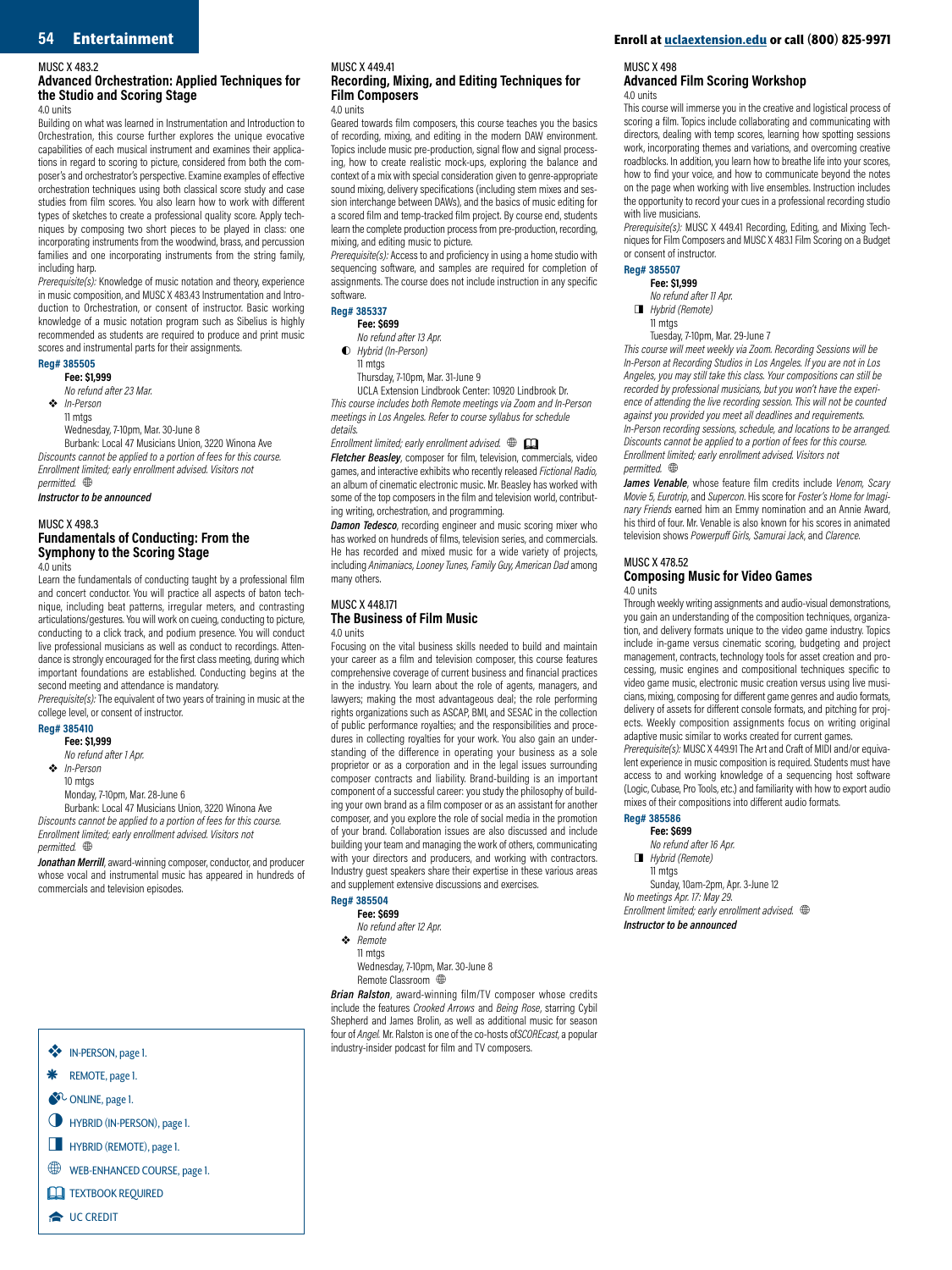## **Music Business**

## MUSC X 448.17 **Music Publishing: Law and Business**

4.0 units

This overview is designed for those interested in a career in music publishing as well as for business and personal managers and attorneys who desire a working knowledge of the music publishing industry. Topics include copyright basics; songwriter agreements; setting up domestic licensing for records, motion pictures, television, print, commercials, and other areas; aspects of foreign sub-publishing, including negotiating agreements and collection societies; and dealing with ASCAP, BMI, and SESAC. Detailed discussions also cover trends and revenue opportunities in the evolving digital marketplace. Guest speakers include music industry executives and attorneys.

#### **Reg# 385506**

**Fee: \$699**

*No refund after 13 Apr.* L *Hybrid (Remote)* 11 mtgs Mar. 31-June 9 Thursday, 7-10pm, Mar. 31-June 9

Remote Classroom

*This course includes both online asynchronous sessions and live, remote instruction meetings on Zoom. Refer to course syllabus for online session details.*  $\oplus$   $\Box$ 

*Robert Teegarden*, former manager at Universal Music Group, music business educator, and entrepreneur.

#### MUSC X 449.2

#### **Music Licensing: Turning Talent into Dollars** 4.0 units

In today's rapidly evolving music industry, licensing stands out as one of the most stable ways to make money. Turning your talent into dollars and cents requires an understanding of how the licensing process works. This introductory course for entertainers, songwriters, producers, managers, music supervisors, and music industry executives, examines the business issues associated with licensing rights in the music industry. Through lectures, case studies, and discussions with notable industry guests, instruction focuses on the business and legal aspects of licensing. Topics include detailed examination of the various types of licenses that apply to the music industry, rights and clearance issues, applicable terms from publishing and record deals, typical representation arrangements, and negotiation and networking strategies. By the end of the course, students understand how to make the most of the myriad licensing opportunities available in the music business and how to avoid problems associated with those opportunities.

## **Reg# 385409**

**Fee: \$699** *No refund after 11 Apr.*

❖ *Remote*

11 mtgs Tuesday, 7-10pm, Mar. 29-June 7 Remote Classroom  $\oplus$ 

*Gary Greenberg*, attorney in the music industry whose clients include Jimmy Cliff and Kendrick Lamar's producers. He wrote the American Bar Association handbook, *How to Build and Manage an Entertainment Law Practice,* and co-wrote the book *Everything You'd Better Know About the Record Industry*.

#### *Elizabeth Scarnati*

#### MUSC X 447.31

#### **The Insider's Guide to Music Management** 4.0 units

The music manager's role is crucial to a musician's career success, yet very few people who enter the entertainment industry have any idea what a manager does or how one can help their career. This course is designed to explain the management side of the music business. Find out what music managers do, why they are important, and how to avoid management pitfalls. Lectures, discussion, and industry guests address topics such as when to get a manager, the role of the manager in the indie world, and managing music in the digital age.

## **Reg# 385444**

**Fee: \$699** *No refund after 10 Apr.* ❖ *Remote* 11 mtgs Monday, 6:30-10pm, Mar. 28-June 6 Remote Classroom *No meeting May 30.*

*Enrollment limited; early enrollment advised.*  $\oplus$ 

*Seth Keller*, owner and founder of SKM Artists, a music management, consulting, and marketing company that specializes in career and marketing strategies for artists and labels. He has worked with platinum-selling artists and Grammy-winning songwriters including Macy Gray, Kenny G, Korn, and Brian McKnight.

### MUSC X 484.31

#### **Music Supervision for Film and Television** 4.0 units

Defining the role of the music supervisor by drawing on the combined resources of the film and television communities to marry music and moving images, this course is for anyone interested in the business and art of film and television music. Lectures and discussion with guest speakers present the principles and procedures of music supervision. Past guest speakers have included composers, music supervisors, filmmakers, producers, music licensing representatives, and executives.

#### **Reg# 385443**

**Fee: \$699**

*No refund after 12 Apr.* ❖ *Remote*

11 mtgs

Wednesday, 7-10pm, Mar. 30-June 8 Remote Classroom

*No meeting May 25. A Remote make-up meeting will be scheduled*  during the week of May 23-27 and will be recorded.

*Ryan Svendsen*, music supervisor who currently serves as Head of Music at Millennium Media. His credits include *The Hitman's Wife's Bodyguard, Jolt, The Protégé* and *Till Death*. Mr. Svendsen managed the music campaigns for over 80 Lionsgate soundtracks, including the Oscar winning song and score for *La La Land*.

#### MUSC X 448.80 **Do-It-Yourself Music Marketing**

#### 4.0 units

Of interest to DIY musicians, producers, managers, startup record label personnel, and anyone interested in learning fundamental marketing concepts used by the most innovative companies today. You learn how to describe your vision; identify a market need; analyze your fans; learn from your competitors; demo your products and services; set your marketing plan goals; and find the perfect mix of new marketing strategies ranging from branding, product, price, place, promotion, and marketing information systems. The Internet, word-of-mouth, guerrilla marketing techniques, social media, mobile marketing, publicity, music licensing, live performing and touring, merchandising, face-to-face selling, sales promotions, radio, and sponsorships are all addressed in course lectures, reading assignments, and discussions with industry guests. You are provided with the opportunity to craft a customized, low-budget marketing plan of attack using step-by-step templates and to receive constructive criticism from the instructor and fellow students. At the end of the class, student teams are asked to solve realworld marketing problems by presenting innovative solutions before a small panel of guest judges.

## **Reg# 385515**

#### **Fee: \$699**

- *No refund after 18 Apr.*
- L *Hybrid (Remote)*
	- 8 mtgs
	- Apr. 5-May 24
	- Tuesday, 7-10pm, Apr. 5-May 24

*This course includes both live, synchronous remote instruction meetings and asynchronous online content. Refer to course syllabus for online session details.*  $\oplus$   $\Box$ 

*Bobby Borg*, major label, international, and DIY recording/touring artist with more than 25 years of experience in the music business. He is a music business consultant, A&R advisor to music supervisors and independent labels, and the best-selling author of numerous music business books and articles.

#### MUSC X 448.81 **Music Publishing: A Creative and Business Perspective** 4.0 units

This entry-level course is of interest to songwriters, bands, and producers but applicable to anyone who wants to learn both the creative and business basics of music publishing from A-Z. You learn how to improve your chances for getting seen, heard, and signed. Topics include effective songs, broadcast quality recordings, and brand equity; how to ensure that you're not getting ripped off: United States copyright basics, copyright registration in Washington D.C. and cowriter and producer splits; what music publishing companies can do for your career: song-plugging, advances, and copyright administration; how to make sense of publishing deals and copyright assignment: exclusive songwriter agreements, co-publishing deals, and administration agreements; and how to get paid for your music and master recordings: mechanical royalties, performance royalties, synch fees, master-use fees, print royalties, new electronic transmissions, and foreign sub-publishing monies. You also learn how and when to join important music organizations and societies: ASCAP, BMI, SESAC, Sound Exchange, and The Harry Fox Agency; and how to start your own publishing company: self-publishing, music libraries, resource guides, and pitching your own music in film, TV, games, advertising, corporate videos, movie trailers, and DVD featurettes. No prior understanding of music publishing is needed.

#### **Reg# 386332 Fee: \$699**

*No refund after 13 Apr.*

- ❖ *Remote*
- 11 mtgs
- Thursday, 7-10pm, Mar. 31-June 9

UCLA Extension Gayley Center: 1145 Gayley Ave. *Enrollment limited; early enrollment advised.*  $\oplus$   $\Box$ 

*George Schwindt*, Founder & Managing Director of 26F Music, where

he provides publishing administration for music artists and bands such as Gogol Bordello, Dustin Welch, and Reverend Peyton. He was also Flogging Molly's drummer for 20 years, a globally recognized band with over 3 million units sold.

## **Music Production**

## MUSC X 451 **Entrepreneurship for the Indie Artist**

4.0 units

Record-low album sales, industry lay-offs, and ever-evolving changes in technology can be disheartening for the aspiring artist looking to break into the business, but nothing could be further from the truth! There's never been a better time to be a do-it-yourself artist, and this course gives you the tools to assess what you can do yourself (and how) and when you should bring in the professionals. Many musicians record and market their own music, but only a handful actually monetize those efforts. Learn the importance of establishing a brand and how to harness the power of the Internet to generate awareness and excitement around your music. Topics include creating a business plan for yourself and your brand, forming a marketing campaign, deciding on distribution options, optimizing sales through targeted use of social media tracking tools, building a fan base through gigging and merchandise, publishing and licensing, and the latest developments in promotion—all on a shoestring budget. Instruction features guest speakers, who work in various facets of the industry, to bring real-world perspective to the topics.

## **Reg# 385516**

## **Fee: \$699**

*No refund after 10 Apr.* L *Hybrid (Remote)* 10 mtgs

Monday, 6:30-10pm, Mar. 28-June 6 Remote Classroom

*No meeting May 30.*

*This course includes both In-Person meetings and live remote instruction on Zoom. Refer to course syllabus for schedule format details.*  $\oplus$   $\Box$ 

*Hunter Scott*, founder and Head of Marketing and Publicity at TREND, a full-service public-relations firm focusing on press outreach, lifestyle branding, and social media management for musicians and industry professionals. In addition, Mr. Scott serves as Head of Brand Development at High Q Digital, a social media marketing company.